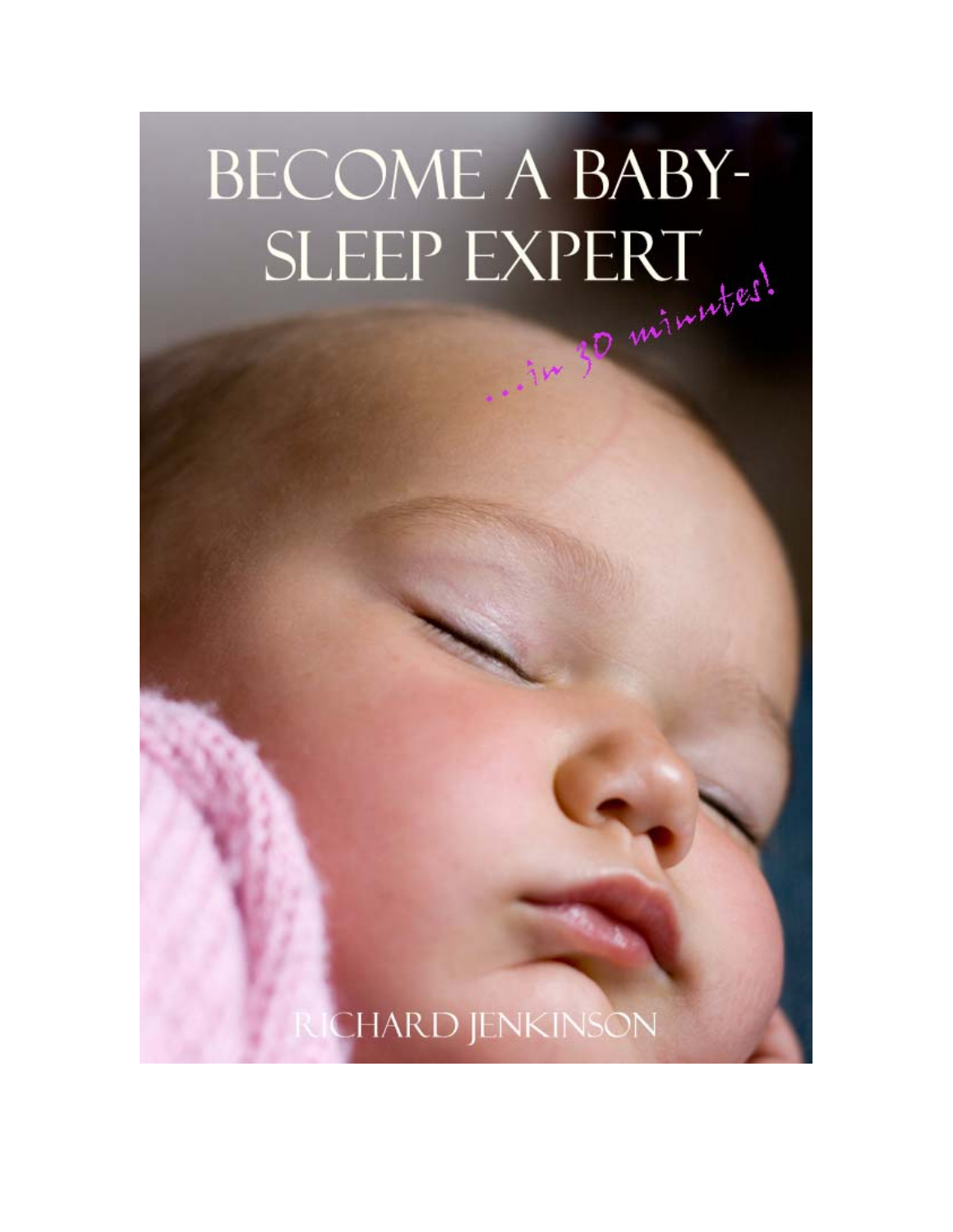**Copyright © 2007 by Richard Jenkinson. All rights reserved.** 

**Limit of Liability/Disclaimer of Warranty: The contents of this work are intended to further general scientific research, understanding, and discussion only. They are not intended and should not be relied upon to recommend or promote a specific method, diagnosis, or treatment by physicians for any particular patient. While the author has used his best efforts in preparing this book, he makes no representations or warranties with respect to the accuracy or completeness of the contents of this book and specifically disclaims all warranties, including, without limitation any implied warranties of fitness for a particular purpose. In view of ongoing research, equipment modifications, changes in governmental regulations, and the constant flow of information relating to the use of medicines, equipment, and devices, the reader is urged to review and evaluate the information provided in the package inset or instructions for each medicine, equipment or device for among other things, changes in the instructions or indication of usage. For added warnings and precautions, readers should consult with a specialist where appropriate The fact that an organization or website is referred to in this work as a citation, and/or a potential source of further information does not mean that the author endorses the information the organization or website may provide or recommendations it may make. Further, readers should be aware the internet website listed in this work may have changed or disappeared between when this work was written and when it is read. No warranty may be created or extended by any promotional statements for this work. The author shall not be liable for any damages arising here from.** 

## Richard Jenkinson

Digitally signed by Richard Jenkinson  $DN: CN = Richard$  Jenkinson,  $C =$ GB, O = www.lullaby-Babies.co.uk Reason: I am the author of this document Date: 2008.02.14 11:33:57 Z

Lullaby-Babies

www.lullaby-babies.co.uk tel: 01904 299627

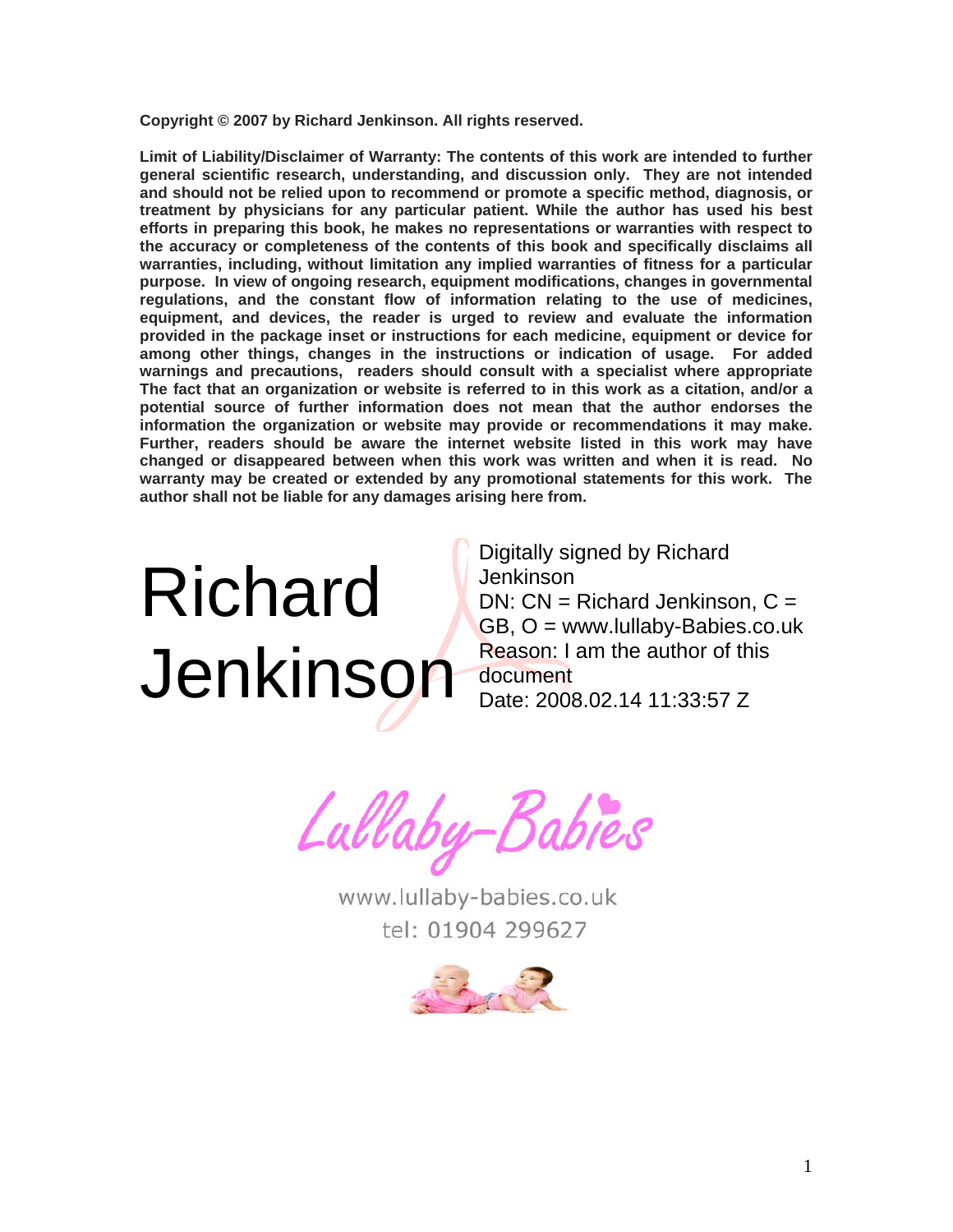### Contents

| 1.1 |                                                                   |  |
|-----|-------------------------------------------------------------------|--|
| 1.2 |                                                                   |  |
| 1.3 |                                                                   |  |
| 1.4 |                                                                   |  |
| 1.5 |                                                                   |  |
| 1.6 |                                                                   |  |
| 1.7 |                                                                   |  |
| 1.8 |                                                                   |  |
|     |                                                                   |  |
|     | <b>Chapter 2: Helping Baby Enjoy a Healthy Night's Sleep 9</b>    |  |
| 2.1 |                                                                   |  |
| 2.2 |                                                                   |  |
| 2.3 |                                                                   |  |
| 2.4 |                                                                   |  |
| 2.5 |                                                                   |  |
| 2.6 |                                                                   |  |
|     |                                                                   |  |
|     | <b>Chapter 4: What to Check If Baby Wakes During the Night 15</b> |  |
|     |                                                                   |  |
| 5.1 |                                                                   |  |
| 5.2 |                                                                   |  |
| 5.3 |                                                                   |  |
|     |                                                                   |  |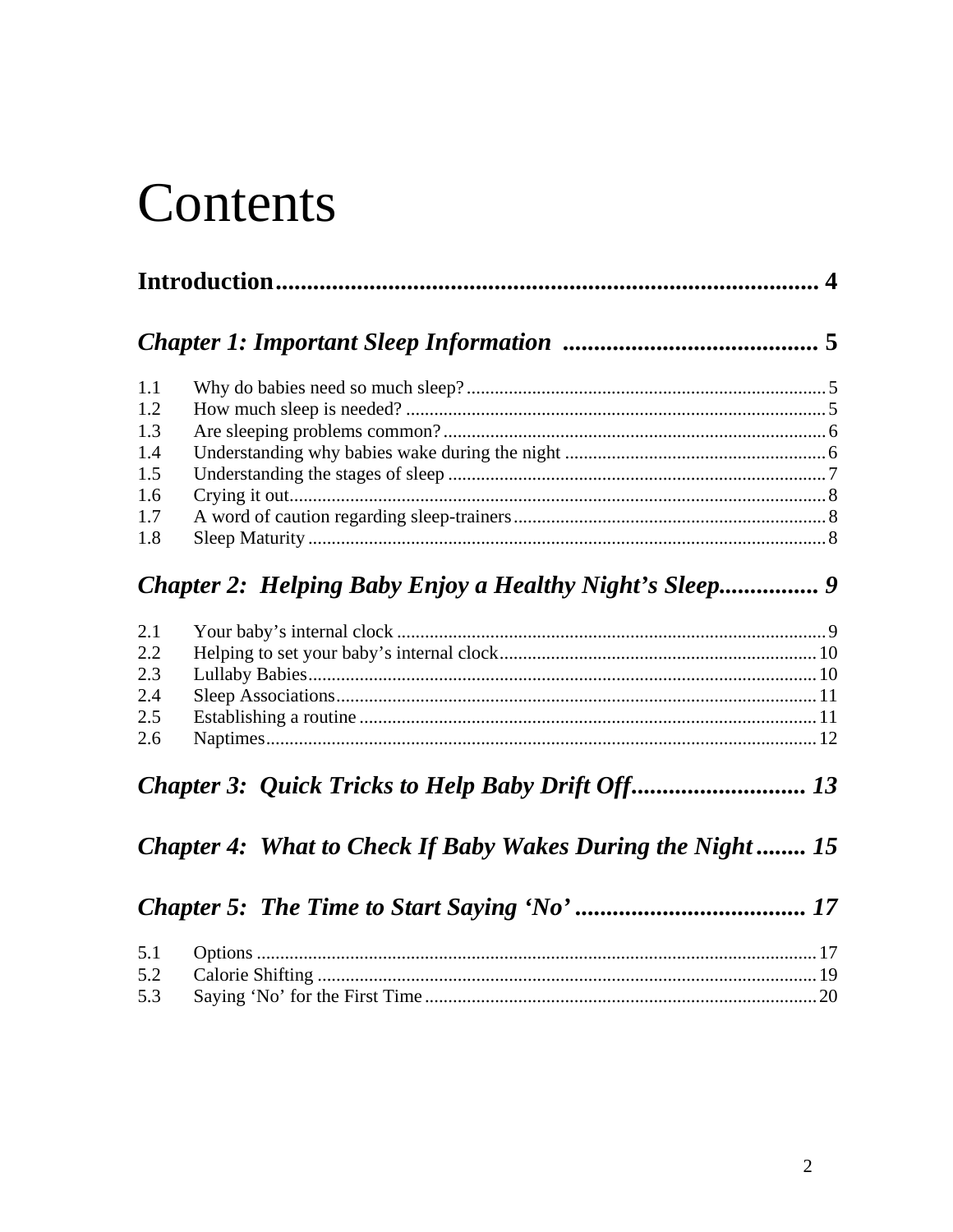|--|--|--|--|

### Chapter 7: Extra Sleep Advice for 12-18 Months........................ 26

| 7.1 |  |  |  |
|-----|--|--|--|
| 7.2 |  |  |  |
| 7.3 |  |  |  |
| 7.4 |  |  |  |
|     |  |  |  |
|     |  |  |  |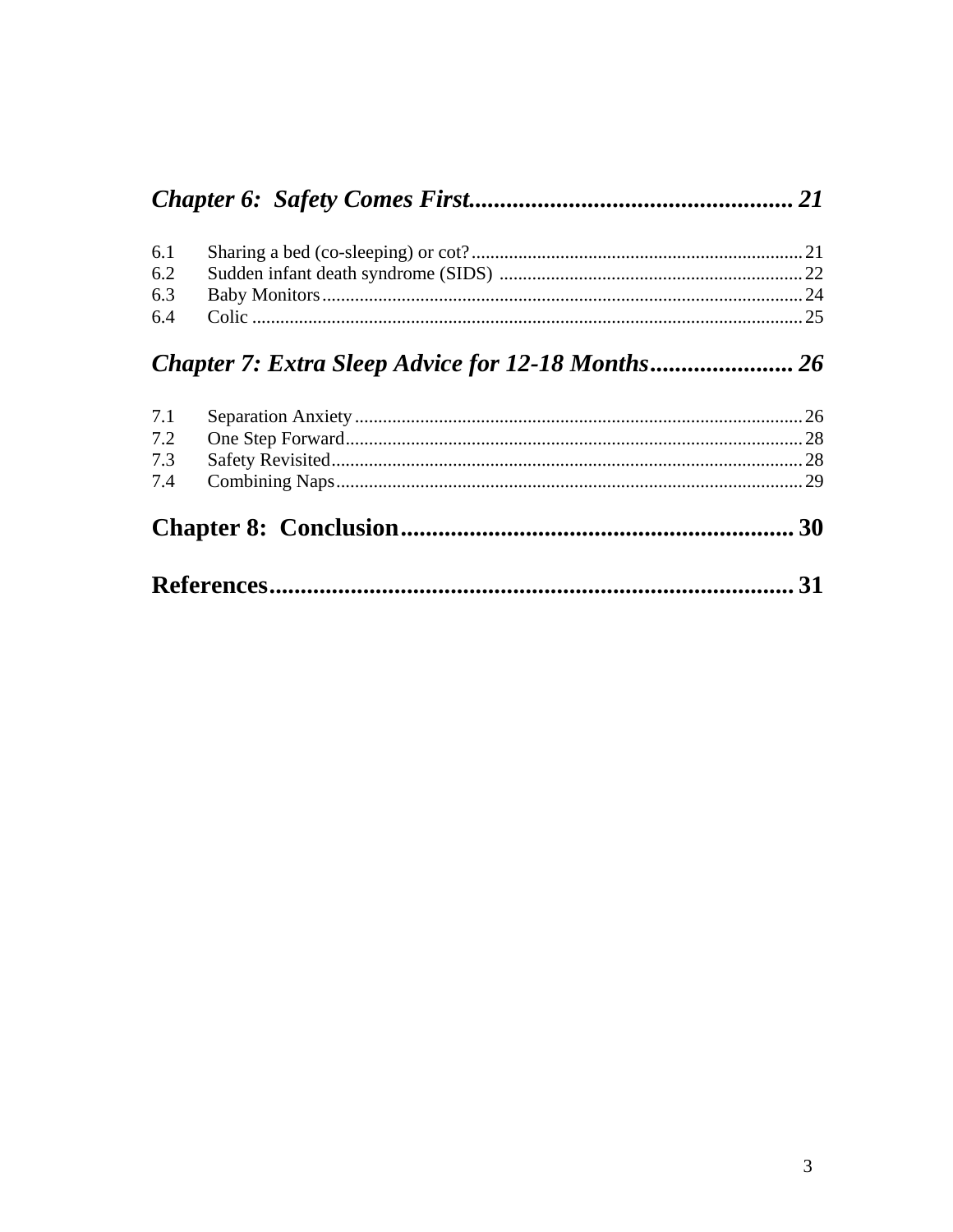### Introduction

New parents have usually had access to a huge wealth of literature and advice concerning their new arrival to the family. However, few first-time parents have had the time to wade through the mountain of information and decide what plan of action will be best for their situation. Furthermore, the available information is frequently contradictory. Couple this with the occasional scare story in the media, and parents are often left feeling confused and panicked!

I have spoken to many couples who have attended evening parenting classes and I am amazed to hear their concerns about how their classes only concentrated on the birth itself and on the time leading up to it. They were terrified that once the baby arrived, they would not have the slightest idea how to care for him or her properly!

The purpose of this e-book is to address one specific subject that confuses a lot of new parents: How safely to help baby (and ultimately themselves) get the right amount of sleep.

On first consideration, the fact that I am not a parent myself may cause some readers to worry that I am not fully qualified to write this guide. However, parents who write books such as this one tend to be very biased towards the techniques that have worked for their own children and they often dismiss the rest. Basically, they lose their objectivity. As no two babies are the same, this can be incredibly misleading for their readers.

As a Biology graduate and business owner, I have used my unique skill-set to analyse and assess the wealth of reputable books, articles and medical journals written around this subject and it is my goal to summarize this information and present the results in an objective, scientific, no-nonsense guide.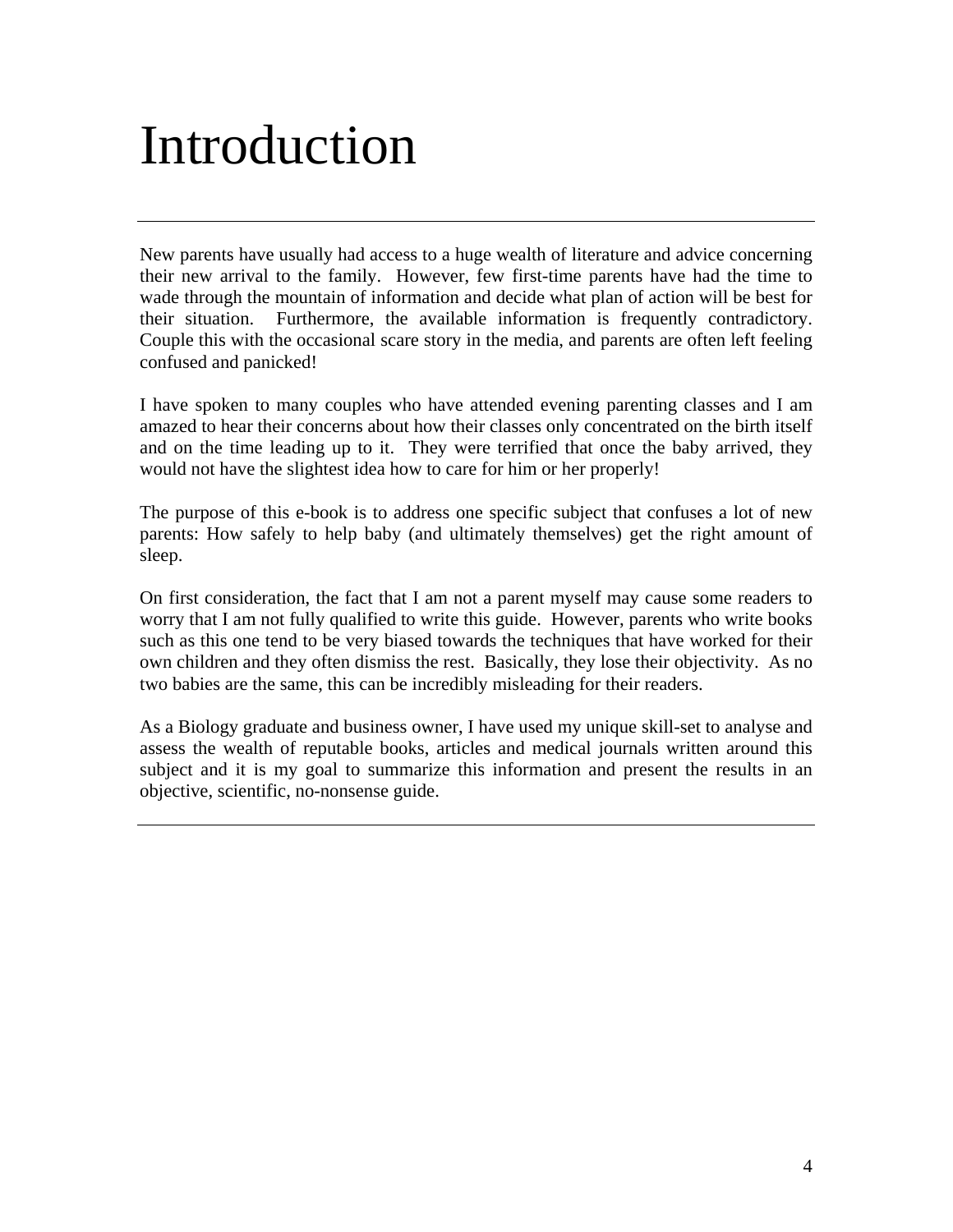### 1 Important Sleep Information

It is ineffective and potentially dangerous to learn the techniques that can help your baby sleep more easily, without first learning about sleep in general and how and why it is essential to every baby.

#### *1.1 Why do babies need so much sleep?*

Babies have a great deal to learn in a very short space of time. During waking hours, there is too much going on for babies' brains to digest or reflect on the huge amount of information being received. During sleep the brain can organise and make sense of the vast array of experiences without distraction. Sleep is also a time for renewing the chemicals in the brain and the body, ready for another active day. (Hames 2002).

*1.2 How much sleep is needed?* 

Parents are often concerned that their baby may not be sleeping enough, whilst others voice their concerns about their baby sleeping too much.

I think it may be useful for parents to know the amount of hours that the average baby sleeps at different ages. However, it is important to remember that there is a **huge variation** that exists from one baby to the next. Some newborn babies sleep 21 out of the 24 hours per day. Others only need as few as 8. The test to see if your baby is getting enough sleep is to examine if she is waking happy and alert. If so she is getting enough sleep. If she wakes and is irritable or tired, she may need to sleep longer. (Hames 2002).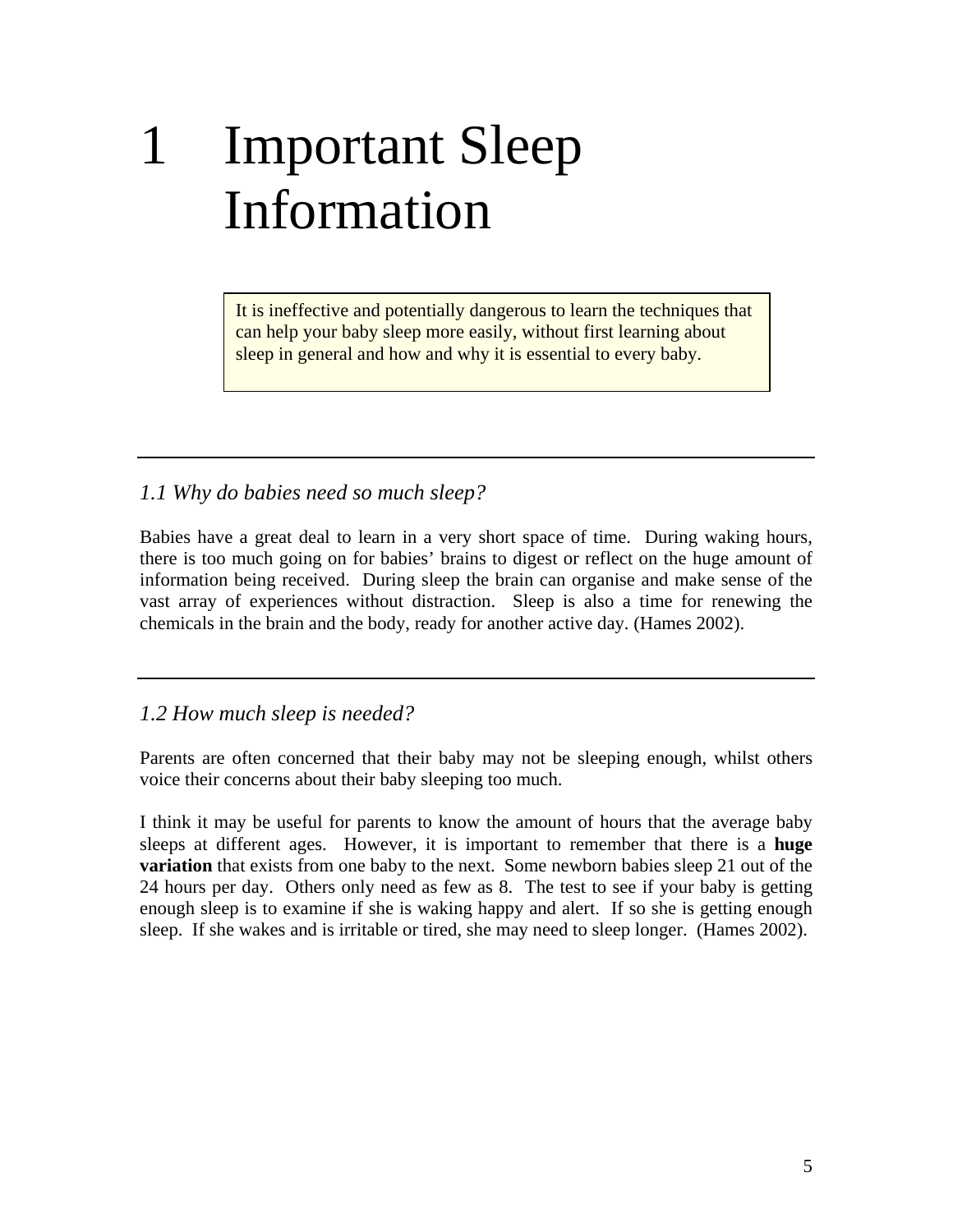| Age       | <b>Daytime</b>                | <b>Night-time</b> |
|-----------|-------------------------------|-------------------|
| 1 week    | 8                             | $8\frac{1}{2}$    |
| 4 weeks   | $6\frac{3}{4}$                | $8\frac{3}{4}$    |
| 3 months  | 5                             | 10                |
| 6 months  | 4                             | 10                |
| 9 months  | 2 <sup>3</sup> / <sub>4</sub> | $11\frac{1}{4}$   |
| 12 months | $2\frac{1}{2}$                | $11\frac{1}{2}$   |
| 2 years   | $1\frac{1}{4}$                | $11 \frac{3}{4}$  |
| 3 years   |                               | 11                |
| 4 years   |                               | $11\frac{1}{2}$   |
| 5 years   | -                             | 11                |

Figure 1. The Amount of Sleep the Average Baby Needs (Quine 1997)

### *1.3 Are sleeping problems common?*

You'll probably be relieved to know that they are very common and a lot of parents are in the same boat. Between a fifth and a third of all families report they have some kind of sleeping problem during the pre-school years (Messer and Richards, 1993).

### *1.4 Understanding why babies wake during the night*

It is important that you understand the reasons why newborn babies wake in the night. In the first few months they have many essential needs, yet their ability to communicate is extremely low. For example, their miniscule tummies digest milk extremely quickly and if the stimulus for hunger does not wake the baby, he will not get the level of nourishment needed at that vulnerable age (Sears 2006). Likewise, babies are still learning to regulate temperature and it's an important survival mechanism that they awaken if they are too cold or hot during the night. The same applies to many stimuli that also have the potential to wake the baby. Therefore, these mechanisms are not there just to annoy the parents, but to ensure the well-being of the baby! As you are next dragging yourself out of bed to tend to your baby, you should take comfort in the fact that his innate, built-in defence-mechanisms are evidently working just fine!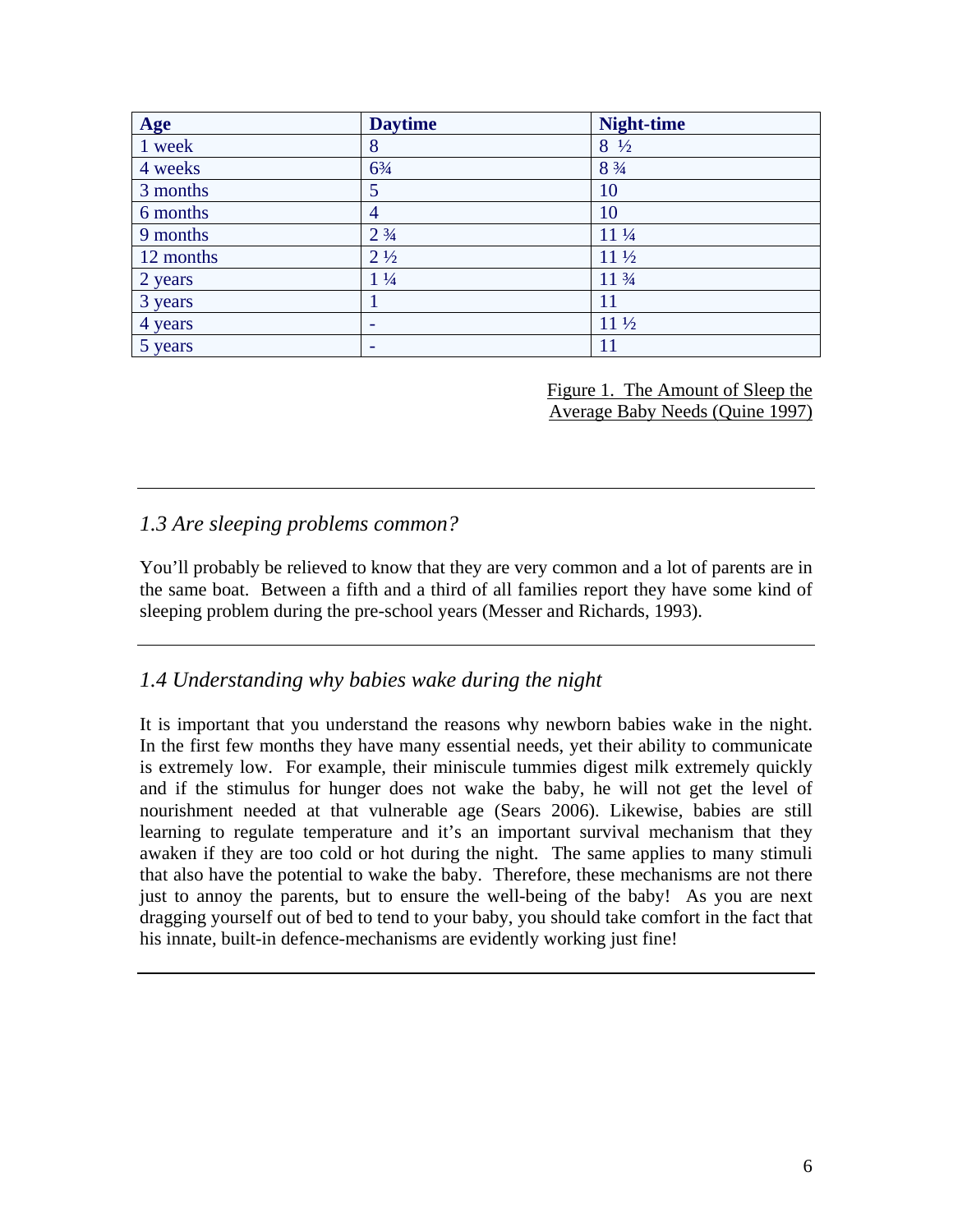### *1.5 Understanding the stages of sleep*

When an adult falls asleep, her higher brain functions decelerate which allows her to enter the phase known as deep sleep. During this time her body hardly moves, breathing is slow and regular, and her muscles become relaxed and loose. After around an hour and a half later and her brain becomes more active and she enters into a period called light sleep. It is during this time when she may slip into REM (rapid-eye-movement) sleep where most dreams occur. These deep/light cycles continue throughout the night, at around two hours intervals, so that the average adult spends around 6 hours in deep sleep and 2 in light sleep.

Babies need to be parented to sleep because, unlike adults, they only go into a deep sleep after an initial period of light sleep. Let's see how many of you can relate to this: Imagine you're performing your bedtime ritual with your baby: you're rocking, walking, nursing etc until she falls asleep in your arms. Her eyes are completely closed, her eyelids may be fluttering and she may be twitching or showing momentary smiles (called sleep grins). Just as you think it's safe to place your baby in her crib and sneak away, she wakes and starts crying! Why does this happen? It's because she wasn't properly asleep and only in a state of light sleep. Next time you attempt your bedtime ritual, carry on past this first stage of sleep (usually takes around 20 minutes). Wait until the twitching and smiling cease, the breathing becomes more regular and the muscles relax so that her limbs dangle weightlessly. These are the tell-tale signs that the baby is in the deep stage of sleep and your chances of being able to put her down and sneak away successfully are dramatically improved (Sears 2006).

Like adults, babies' sleep cycles continually change from light to deep throughout the night. However, their cycles are significantly shorter than those of adults. They will enter into a period of light sleep every hour or so. During this time the baby is prone to awakening easily if an uncomfortable stimulus occurs, such as hunger (Sears 2006).

Some new parents will often spend time just watching their baby sleep. If you do this, you may notice the tell tale signs that she is about to awaken. You may be able to get your baby through this period of light sleep, without waking, if you place your hand on your baby's tummy, whisper a comforting word or play her favourite lullaby quietly. Sometimes letting baby know that you're there will comfort her enough to enter back into deep sleep without waking. Fathers may have more luck with this technique if the baby is breast fed because often the baby will pick up on the scent of breast milk and will automatically awaken for a feed. In a chapter 2.3 we will discuss the advantages of playing comforting music in more detail.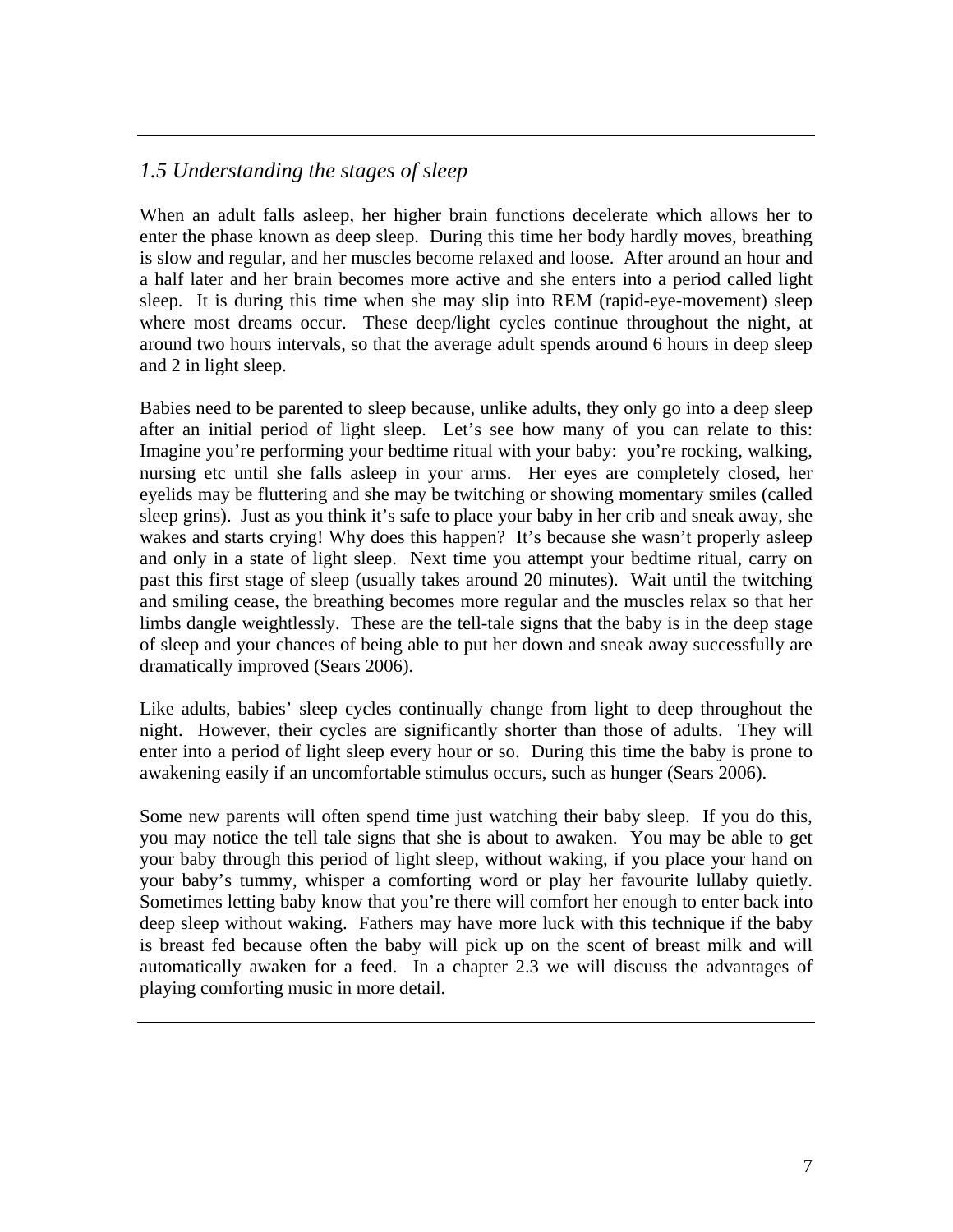### *1.6 Crying it out*

There is a theory that advises you not to respond to a baby's cries during the night because it will teach him to comfort himself back to sleep and therefore, he won't bother you as much. I have to say, this is the worst advice I have ever come across. A baby in the early stage of growth is very vulnerable and it is the parents' biological duty to satisfy every need of their offspring. Letting him 'cry it out' can be very psychologically and physically damaging to the child in the early stages of development. There does come a point in development when baby will reach the stage where he does need to learn to comfort himself on his own and we will discuss this in chapter 5. However, as far as the right and safest way to look after your newborn is concerned, give him everything he needs, and yes that obviously means some sleepless nights in the beginning.

### *1.7 A word of caution regarding sleep-trainers*

There is evidence to suggest that sleep-trainers may be a dangerous solution to a frequently waking baby. Encouraging a baby to sleep too deeply, too long, too soon, may interfere with the natural developmental and survival mechanisms that the baby is armed with. Sleep researchers have found that blood flow to the brain is almost doubled during light sleep and believe this is indicative of a more active brain during these periods. They believe important development takes place during light sleep. Training a baby to spend more time in a deeper sleep may therefore be damaging to the baby (Sears 2006).

### *1.8 Sleep Maturity*

During the first three months of development, tiny babies rarely sleep for more than four hours without requiring feeding. At around three to six months, the majority of babies start to settle. They are awake for longer periods during the day and some with lucky parents may sleep five-hour stretches at night! The time they spend in deep sleep starts to lengthen and the time spent in light sleep shortens (Ficca et al, 2000). This means babies are able to enter deep sleep more quickly. This is called sleep maturity. (Sears, 2005).

The time your baby takes to reach sleep maturity may vary and even when she does reach it, she may still wake up regularly. This is because by the time she is old enough to reach sleep maturity (usually towards the end of the first year), uncomfortable and painful stimuli present themselves, such as colds and teething pain. Furthermore, separation anxiety develops at around this age which causes sleeping problems. Babies also start reaching developmental milestones, such as sitting, crawling, and walking which causes them to run through their newly acquired skills in their sleep (Lavin, Glaser 2007).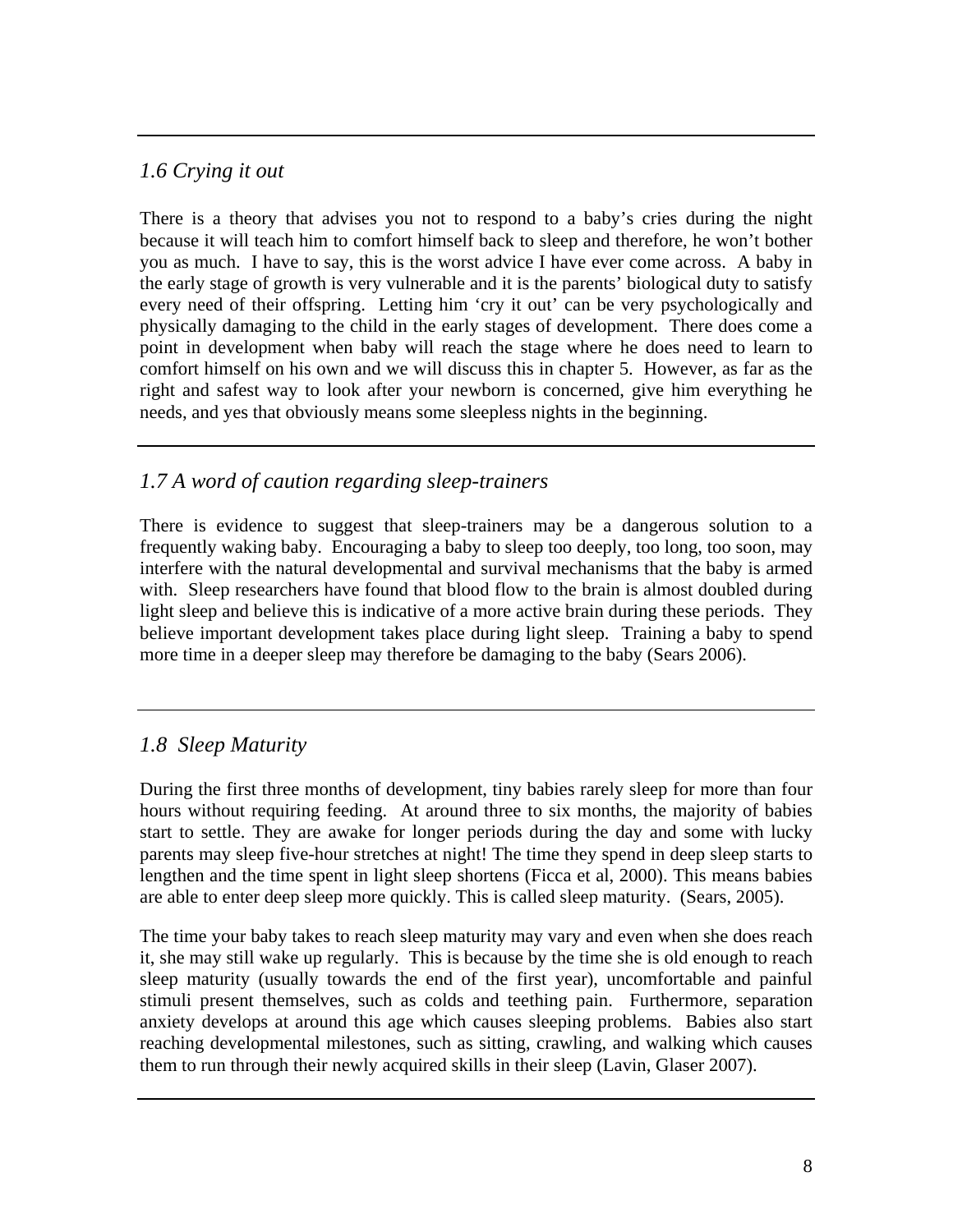### 2 Helping Baby Enjoy a Healthy Night's sleep

I hope by now you understand why, how and when you're baby needs to sleep. This next part of the guide will discuss the theories and techniques for helping you and your baby get a longer and safer night's sleep, focussing on the 0-12 month period primarily

One fact that is very clear from all the research that I have studied is that there is no, 'one size fits all' technique to helping a baby get to sleep. I will explain the known reputable techniques and the pros and cons of each. It is your job to find out which one 'fits' your baby. If one doesn't work, try the next one until you find a technique, or develop a hybrid that works for your unique situation. You will also find that as your baby goes through the different developmental stages, this technique will need reviewing and updating.

#### *2.1 Your baby's internal clock*

The 'circadian rhythm' is the 24 hour internal clock that controls various biological processes, including sleep, wakefulness, and digestive and hormonal activity. The natural signal for the circadian pattern is the change from darkness to light (Talaris Research Institute 2007).

Unfortunately, a newborn baby has no idea that people are supposed to sleep when it's dark and his circadian rhythm is still developing (McGraw, Hoffman, Harker, & Herman, 1999). In the first weeks and months therefore, it is unreasonable to expect him to sleep through the night.

After a few months however, babies start to synchronize sleeping and waking with daily cycles of darkness and light (Louis, Cannard, Bastuji, & Challamel, 1997).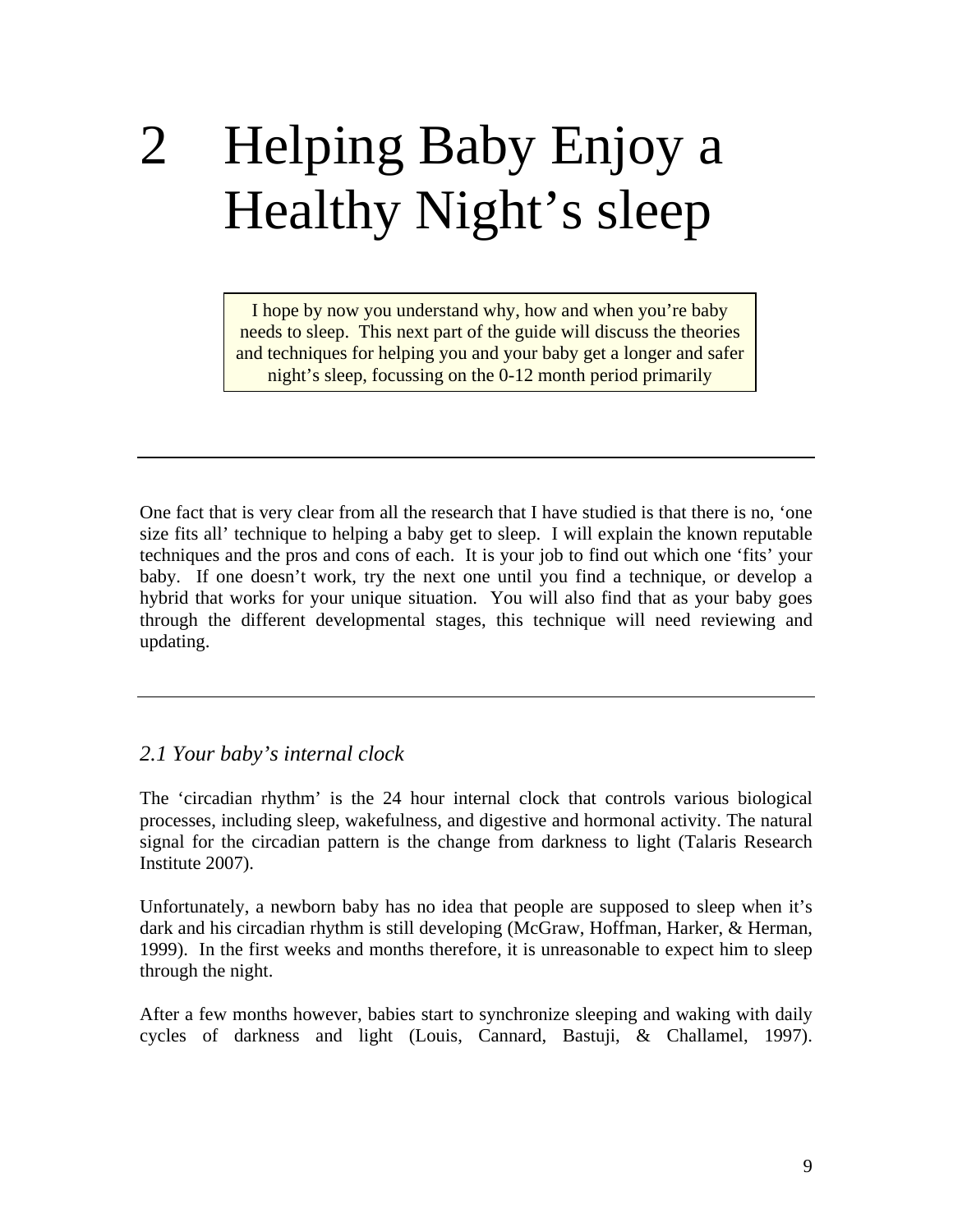By the time he is six months, your baby will probably be synchronizing his main sleep times with the cycles of darkness and light. He will be sleeping for longer hours at night and probably wake up fewer times (Anders et al., 1999). He will also be much better at soothing himself when he wakes. At six months he will be much more likely to be able to go back to sleep on his own, without your help (Goodlin-Jones et al., 2001).

### *2.2 Helping to set your baby's internal clock*

There are some simple techniques for helping your baby synchronize her sleeping patterns with the adult way of doing things and therefore she will safely reach the stage where she sleeps through the night more quickly.

During the day, open the windows and let the light fill the rooms. Generate lots of hustle and bustle and try to get outdoors for some playtime. At night do exactly the opposite as sleep-time approaches. Start turning down the lights, be as quiet as possible, turn off the television and reduce talking to absolute minimum. Feed, cuddle, massage and hold baby as quietly as possible. You can also quietly play her favourite lullaby just before bedtime. Baby will soon learn to associate this with the process of falling asleep (Lavin, Glaser 2007).

These straightforward procedures remove distractions and so facilitate the baby's awareness of the ultimate clock-setters, your local sunrise and sunset. With time, the sun's rhythm will trigger chemical reactions that reset your baby's internal clock (Lavin, Glaser 2007).

### *2.3 Lullaby-Babies*

Parents have long been aware of the soothing effects that lullabies can have on babies. However, research has been conducted that has not only proved this scientifically but has also shown the range of positive physical and psychological advantages that lullabies can have on babies. One study that was published in the *International Journal of Arts Medicine* showed that playing lullabies to babies can reduce their heart rates, increase oxygen saturation and reduce stress behaviours.

After you have gone through your baby's pre-bed routine every night, you may want to finish this off by playing a calming lullaby on the CD player. My expertise in the babysleep field stems from owning the company, 'Lullaby-Babies.' As you may be aware, we have used the known scientific theories and worked with an award-winning songwriter to develop an original lullaby for incorporation into the pre-bed routine. For added sweetness, each lullaby is personalised with the baby's name in the chorus. Further information can be found at: http://www.lullaby-babies.co.uk.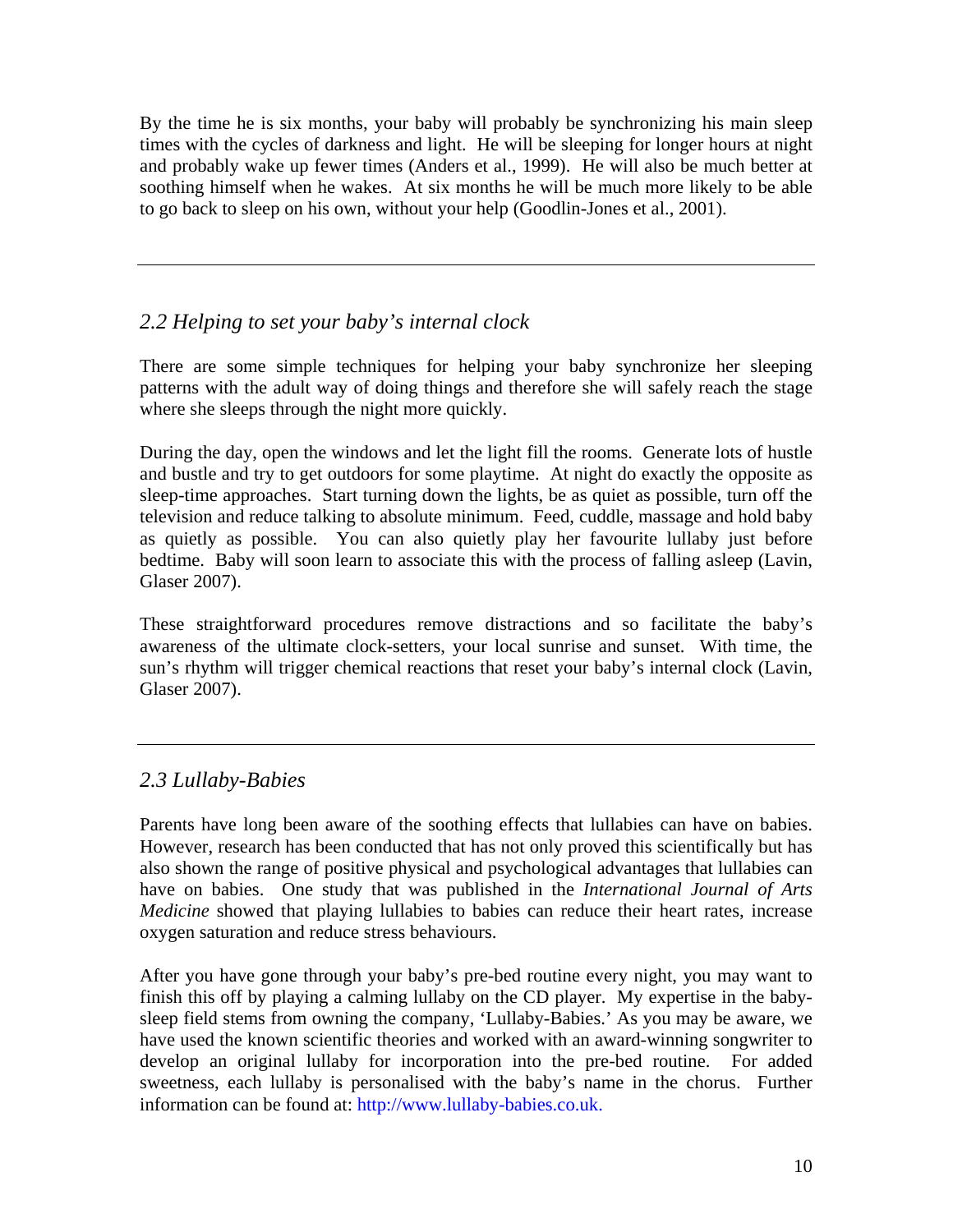#### *2.4 Sleep Associations*

Your baby is incredibly adaptable and can learn effectively through association. He will start to associate the process of falling asleep with the things that he has been used to experiencing immediately prior to bed-time. By making these things consistent and predictable, their very presence will signify to your baby that it's time to sleep (Hames 2002).

#### *2.5 Establishing a routine*

Babies learn best through routine and this is the age when baby is ready to get into the habit of eating and sleeping according to a fairly consistent timetable. The best way to accomplish the challenge of getting your baby to go to bed at a regular time is to follow a well organised day with a consistent bedtime routine. A bedtime routine can include all or some of the following: bath, feed, story, massage, cuddle, lullaby. It culminates with the baby in her place for sleep on her own or with you. A little trial and error is needed to see which techniques relax your baby. In time you will develop a unique bedtime ritual of your own but you should follow this advice:

- Set a bedtime and try and keep it as consistent as possible. Bedtimes can vary from as early as 7pm to as late as 9pm. Your lifestyle and work commitments may determine this for you. The important factor is consistency. Don't set a late bedtime thinking baby will get exhausted and sleep right through. This is bad news and usually doesn't work. She's far more likely just to get overtired.
- Try and make the elements of the routine come in the same order: babies love predictability and will be much calmer if there are no surprises.
- Also try and make sure it's practical. There's not much point in having a routine that's easy to follow at times and difficult at others.
- Make sure it's possible to do all the things you plan in the time allocated. Start setting the mood for bedtime 30 to 45 minutes prior to putting your baby down for the night. Dim the lights, put on a relaxing lullaby and lull the mood. Many experts now recommend a 20 minute book sharing period, even with very young babies. You may want to think about starting your routine a little earlier than you planned.
- Try and make sure you won't be disturbed during this period. Perhaps consider taking the phone off the hook etc. so you can give your baby your undivided attention and his routine won't be interrupted.
- Change your baby into comfortable pyjamas with no frills, buttons or tags that can potentially cause itching or poking.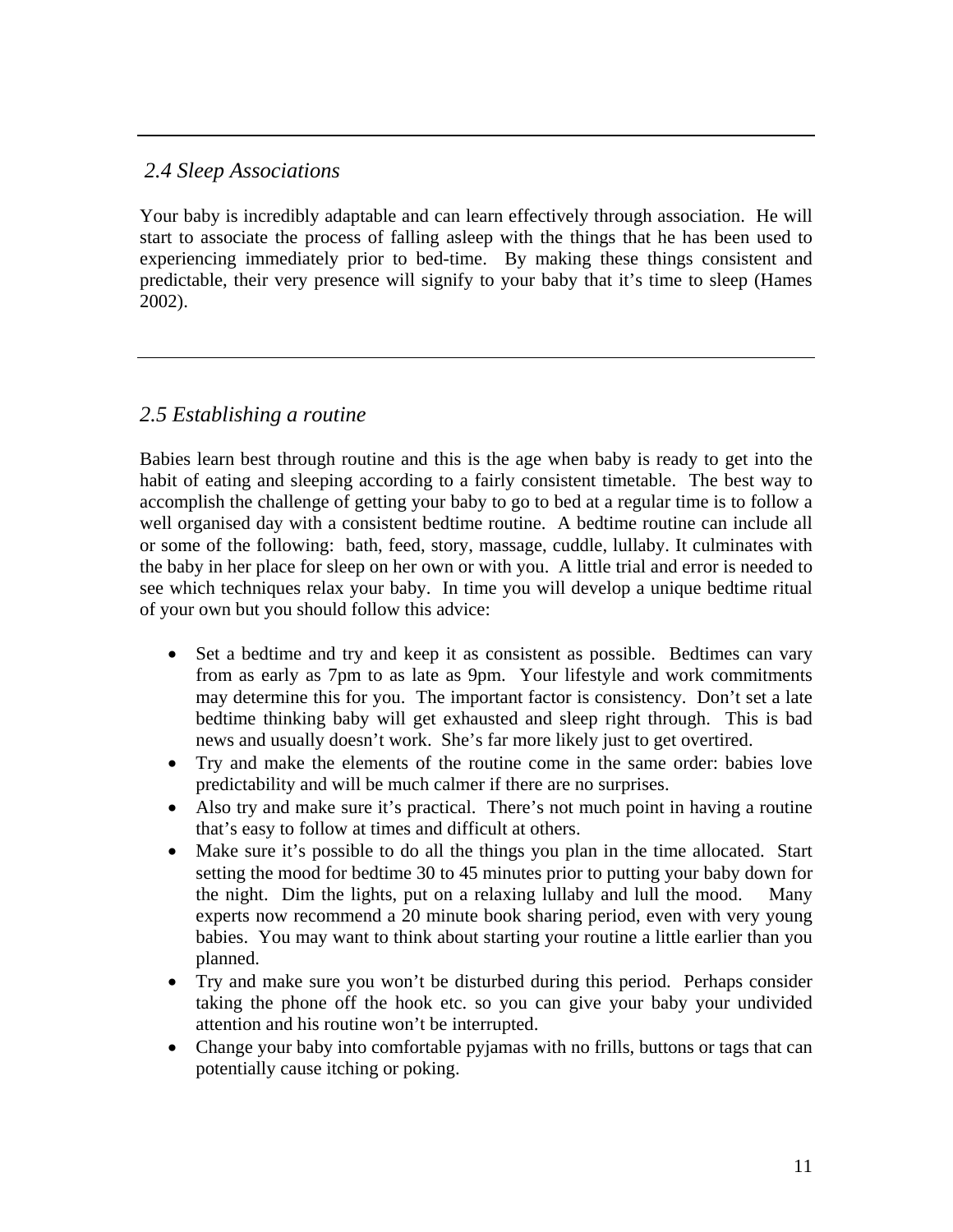- Put your baby to sleep in the same place every time. It is best to have your baby go to sleep in the same place, including for naps. This way, when she is put down in her crib, she will understand that it is time to go to sleep. If she is sleeping in a variety of different places, she could get confused. Obviously, this one is difficult for parents who work, and put their babies in day care.
- As many components to the pre-bed ritual as possible, should be conducted in the baby's room. If every night you go into her room to get ready for bed, she will understand that it's time to go to sleep. Her bedroom should be for sleeping only. The last thing you want is for your baby to associate her bedroom with play time.
- Literally tell your baby every night when it's time for bed-time. She understands more than you think and she will start to associate the phrase with sleep-time.
- Many babies like to hear soft music as they are drifting off. Musical patterns are powerfully pleasing to the brain and can mask household sounds that disturb your baby's sleep. You should play the same lullaby each night so that baby associates this with sleep and will start to drift off upon hearing it.

Obviously there will be times when the routine won't be possible. That's completely fine but you should try and get back to normality as soon as possible for the routine to be effective (Lavin, Glaser 2007).

### *2.6 Naptimes*

Naps usually take place in the middle of the morning or the middle of the afternoon. You may use the same, consistent techniques for helping baby nap as you learned for nightsleeping. Here are some additional tips:

- Without disrupting your life too much, try and plan nap times for roughly the same time each day.
- Plan nap times for about half an hour after lunch or a snack so that baby is not hungry and therefore, will be able to sleep better.
- If baby is getting tired, make naptime a bit earlier or you run the risk of him getting overtired.
- Time the afternoon nap so that he has enough time to get tired enough to sleep again at night.
- Put on your goodnight lullaby quietly in the background and try to keep household noise to a minimum.
- Think about investing in blackout blinds as babies sleep better in a dark room and it helps with the association that dark equals sleep (Lavin, Glaser 2007).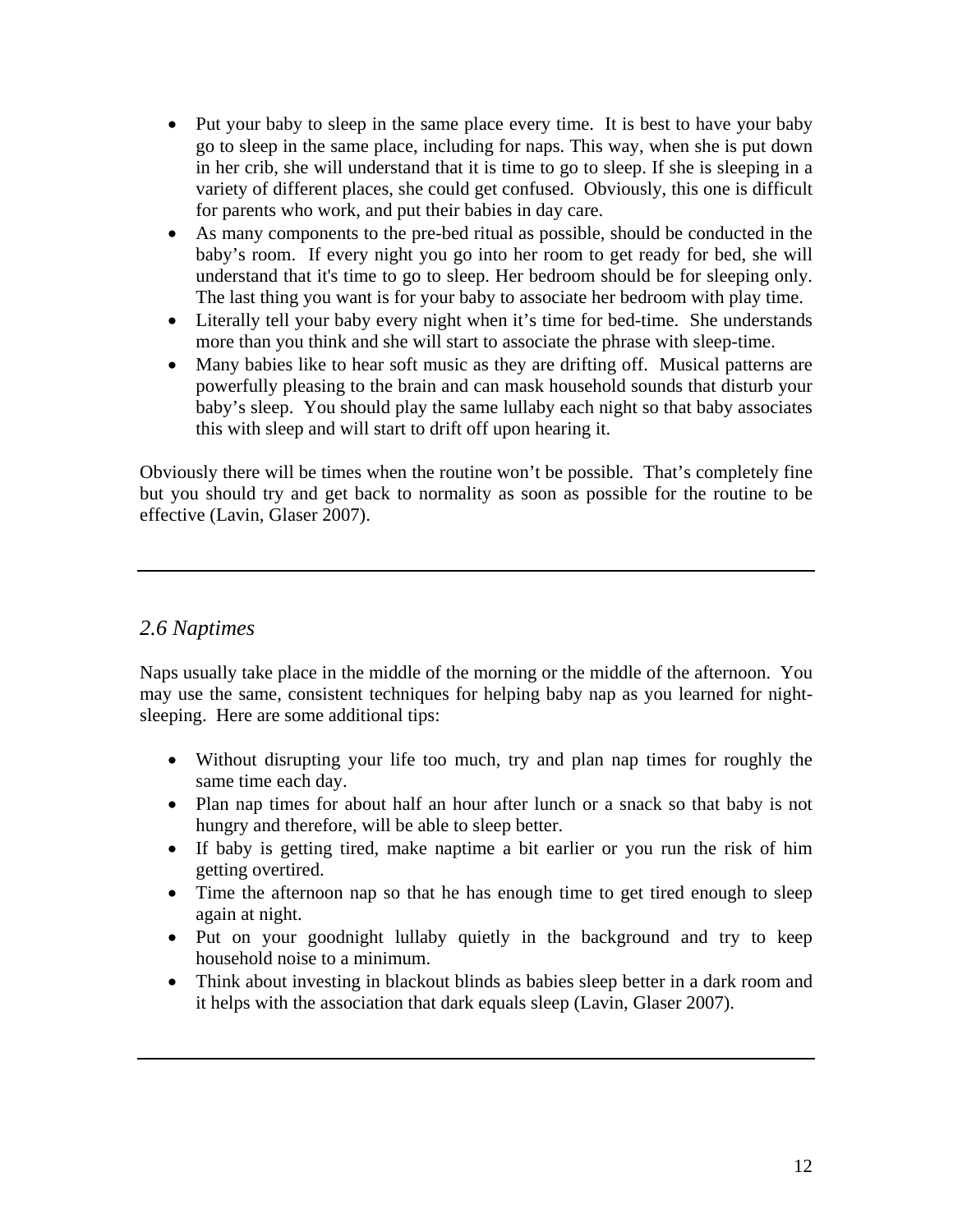### 3 Quick Tricks To Help Baby Drift Off

This section describes the tried and tested tricks that parents use to help baby drop off to sleep. Some can be incorporated into a consistent, nightly pre-bed ritual but others should be saved for emergencies. Experiment and see which works for your baby.

- **Nursing.** During the fist year it's very normal and developmentally appropriate for babies to be nursed to sleep. Breast feed or bottle feed her until she drifts off naturally.
- **Swaddling.** This is a traditional technique for making a baby feel secure. To swaddle your baby, spread a cotton cot sheet out flat, with one corner folded over a little. Lay your baby face up on the sheet with her neck resting against the fold. Wrap the left corner of the sheet over her body and tuck it beneath her. Bring the bottom corner over her feet, and then wrap the right corner around her, leaving only her head and neck exposed. Don't cover your baby's face with the sheet, since that could cause her to overheat or suffocate. Beware of overheating your baby; the aim is to make her feel secure rather than to keep her warm. Avoid using a blanket for this and make sure you don't wrap your baby too tightly, or his circulation could be impaired.

Swaddling creates a slight pressure around your baby's body that gives most newborns a sense of security because it mirrors the pressure they would have felt in the uterus. For some babies it becomes the trigger for sleep, but it can irritate others. You should stop swaddling your baby once she is about a month old because after that it can interfere with mobility and development. When your baby begins to kick off the covers, it's a sign she no longer appreciates being bundled snugly (Bates et.al.. 2007).

- **Try a dummy.** This is a great comforter to baby and she will often be able to fall asleep more quickly with one. It has been shown to be completely safe and there is evidence to suggest it even lowers the risk of SIDS. The obvious disadvantage is that if the dummy falls out of baby's mouth, you will be woken each and every time to retrieve it!
- **Fathering down.** Just before placing the baby into bed, the father should cradle the baby in such a way that the baby's head rests on the father's neck. The father should then talk gently to the child. Because the male's voice is much deeper than the female's, babies are often more soothed by it, and will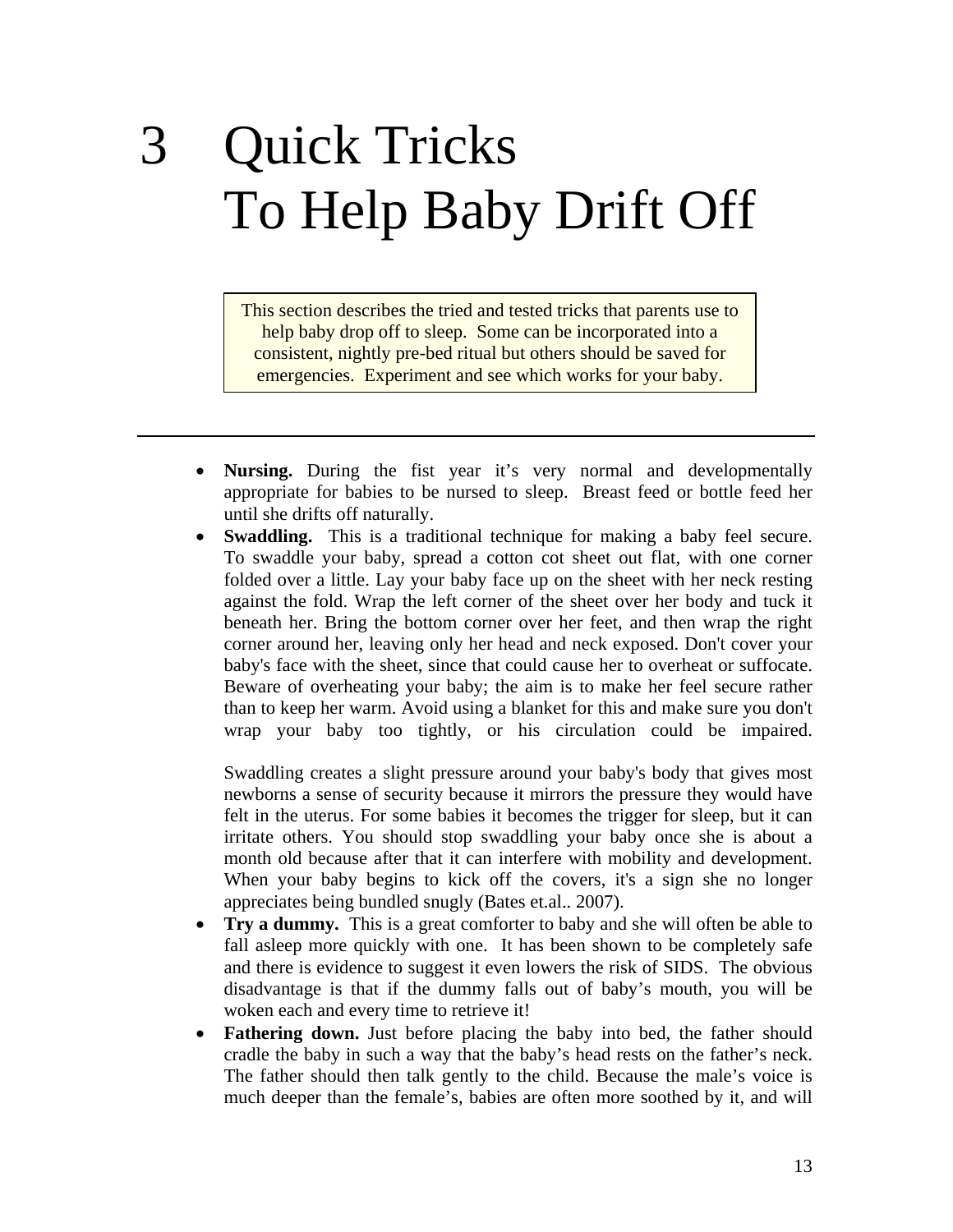fall asleep more easily after being exposed to it for some time. Once baby is asleep, ease the sleeping baby into his bed and sneak away. Obviously, if dad is not around to perform this technique regularly, move on to the next one (technique I mean!)

- **Rocking or walking down.** Try rocking baby to sleep in a bedside rocking chair, or walk with baby, patting her back with a lullaby playing.
- **Wearing down.** Works well if you have an active child that has trouble winding down at night. Place your baby in a baby sling and wear her around the house for a half-hour or so before the designated bedtime. When she reaches the deep stage of sleep, ease her out of the sling and onto her bed.
- **Last resort:** Place your baby in a car seat and drive around the block until she falls asleep. This has a high success rate but its impracticality means that it should be saved for the times when you're getting desperate and really need some sleep. If baby is in a deep sleep when you return home, you may safely ease her out of the car seat and onto her bed (Lavin, Glaser 2007).

Remember, babies will associate falling asleep with the sights, sounds and experiences of the pre-bed ritual. Routine is the key to a consistent sleeping pattern and it's obviously impractical to employ all of the above techniques every night. Therefore, start with some of these more active techniques (if needed) and then slowly ease baby out of them and develop a consistent and practical pre-bed ritual.



Figure 2. Swaddled Babies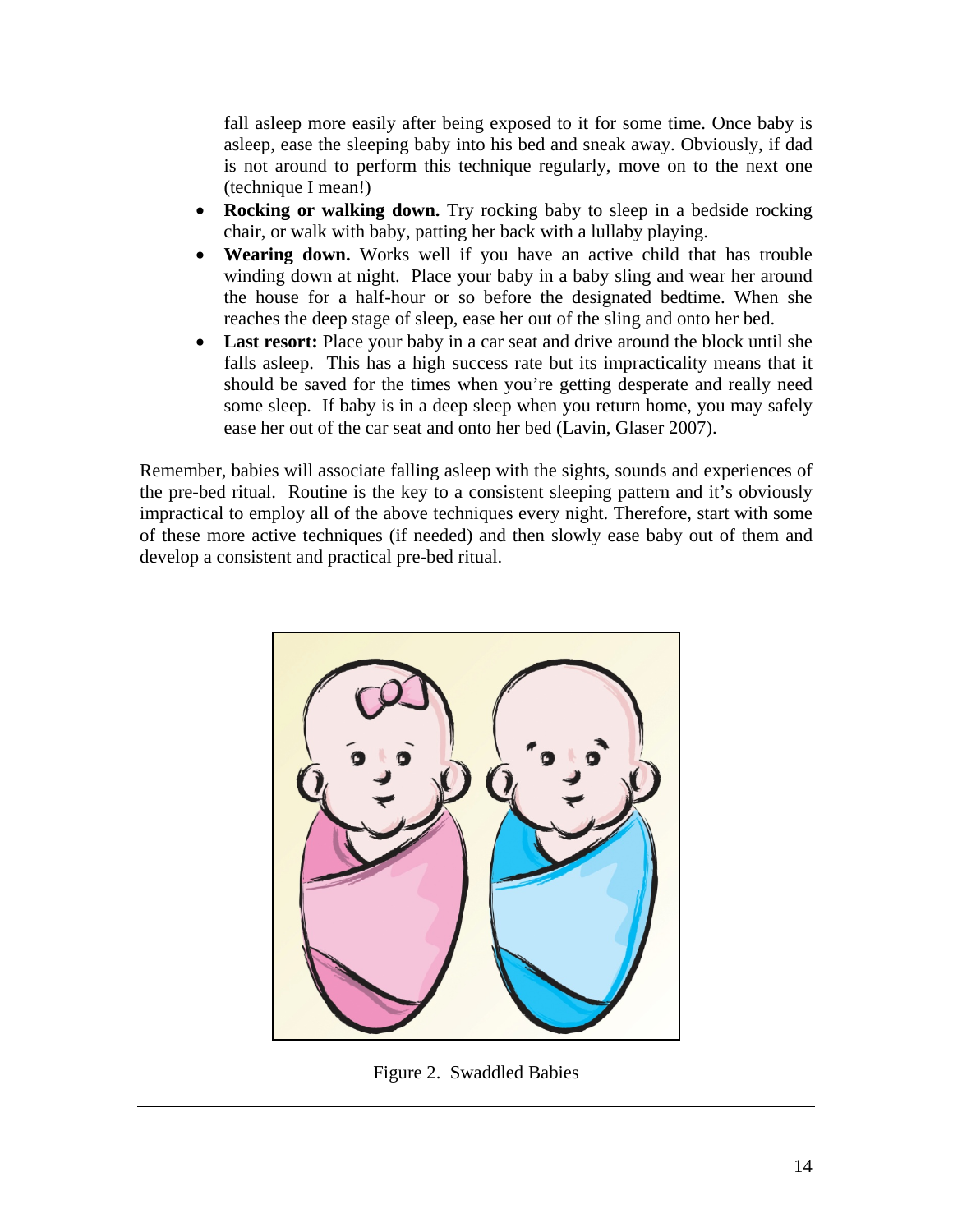### 4 What to Check if Baby Wakes During the Night

Here are some common things to check when baby wakes during the night.

- **Nappy.** Does he need a change?
- **Appetite.** Does he genuinely need a feed? If so feed him. (Depending on what developmental stage he's at, this may be merely an attention-seeking tactic so be careful not to fall for it or you'll make the problem worse).
- **Clothing.** Check his clothes for areas that may be causing discomfort- tags, button etc. Are the clothes 100 % cotton? If not, he may be sensitive or allergic to the synthetic fibres.
- **Sleep Associations.** Are the key things he associates with sleep present to help him drift back quickly? If you have worked a lullaby into the pre-bed ritual, putting it on quietly (possibly on repeat) may do the trick.
- **Illness.** Does he have a high temperature, look congested or unwell? If you suspect it could be serious call your doctor straight away. If he's scratching check to see if he has an insect bite or similar. Does he have nappy rash? If so petroleum jelly is the answer.
- **Gas.** Rocking and giggling can help baby pass wind if needed. Employ your favourite burping technique after feeding to reduce gases building up.
- **Routine.** Was his pre-bed ritual and lights out time consistent with other nights? Were his daily activities unusual? - nap times, snack times etc. If so it may have thrown his sleep patterns off a bit- comfort him and try and get back to the routine the next day.
- **Milestones.** Has he reached any developmental milestones recently, such as sitting, crawling, walking, talking, teething etc? These go hand in hand with a few sleepless nights I'm afraid! Teething problems can be strongly suspected by the appearance of a wet bed sheet under baby's head, a drool rash on the cheeks and chin, swollen and tender gums, and a slight fever. Consult your doctor or pharmacist to find the right medication to ease the pain.
- **Separation Anxiety.** If this is a suspected please see chapter 7.1 for how to help.
- **Temperature.** Is he too hot or cold? Be careful not to overdress him and see figure 4 for the right temperatures.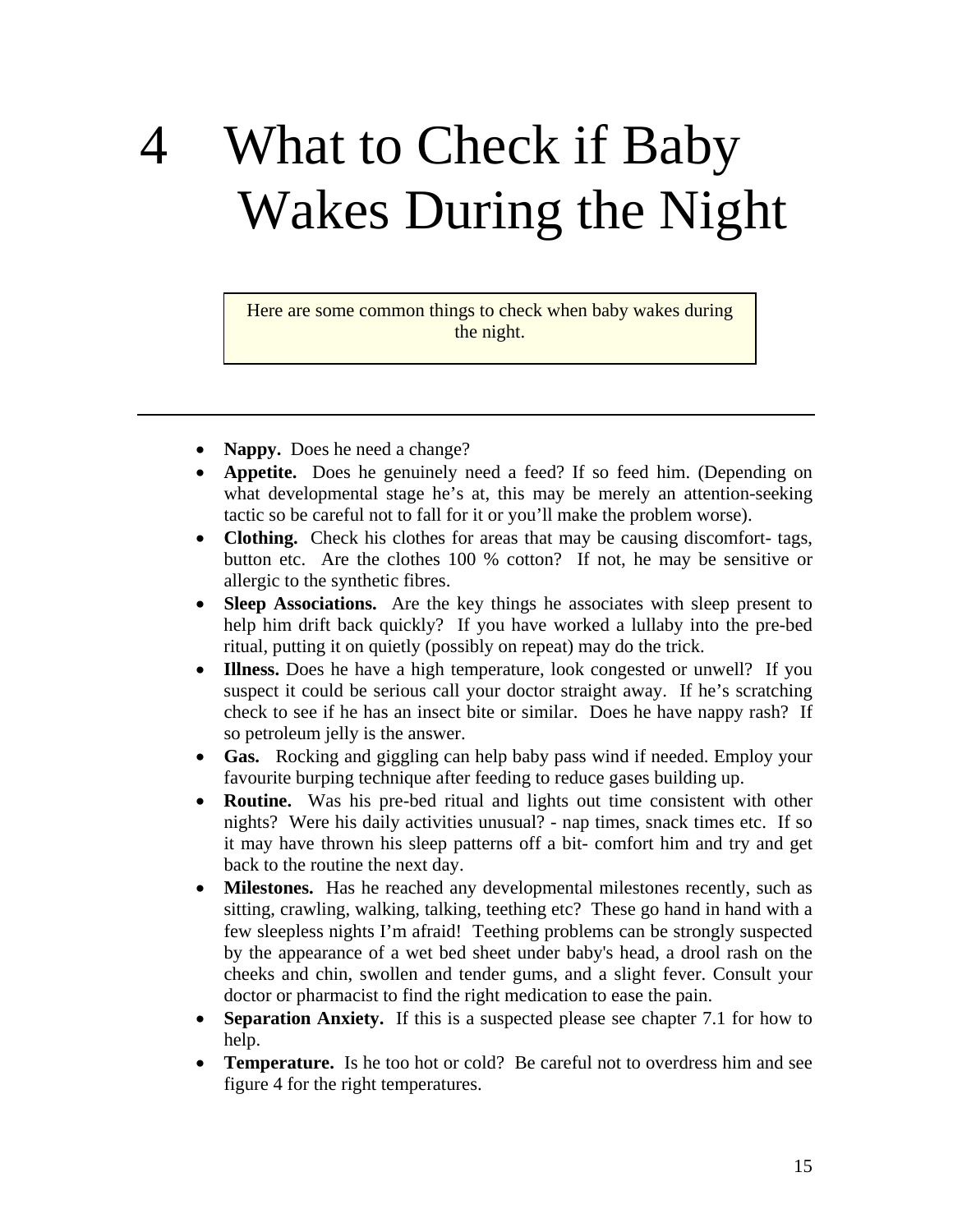- **Dressed for sleep.** In the early months, many babies like to "sleep tight," securely swaddled in a cotton baby blanket. Older infants like to sleep "loose," and may sleep longer stretches with loose coverings that allow them more freedom of movement.
- **Distractions.** Is his room too noisy or too light? Block out disturbing backing noise with a quiet lullaby on repeat. Purchase darkening blinds to shut out the light which may be awakening him. This may also lead to an extra hour of sleep in the morning.
- **Blocked nose.** In the early months, babies need clear nasal passages to breathe. Later they can alternatively breathe through their mouth if their nose is blocked. Reduce the amount of problem-causing articles from baby's room as these can cause stuffiness (cigarette smoke, baby powder, paint fumes, hair spray, animal dander, plants, clothing, stuffed animals, feather pillows and fuzzy toys that collect dust.) If your baby is particularly allergy-prone, a HEPA-type air filter will help. Consider buying a salt-water nasal dropper and give baby a few drops if he has a stuffy nose. Consult your doctor or pharmacist first.

(Lavin, Glaser 2007).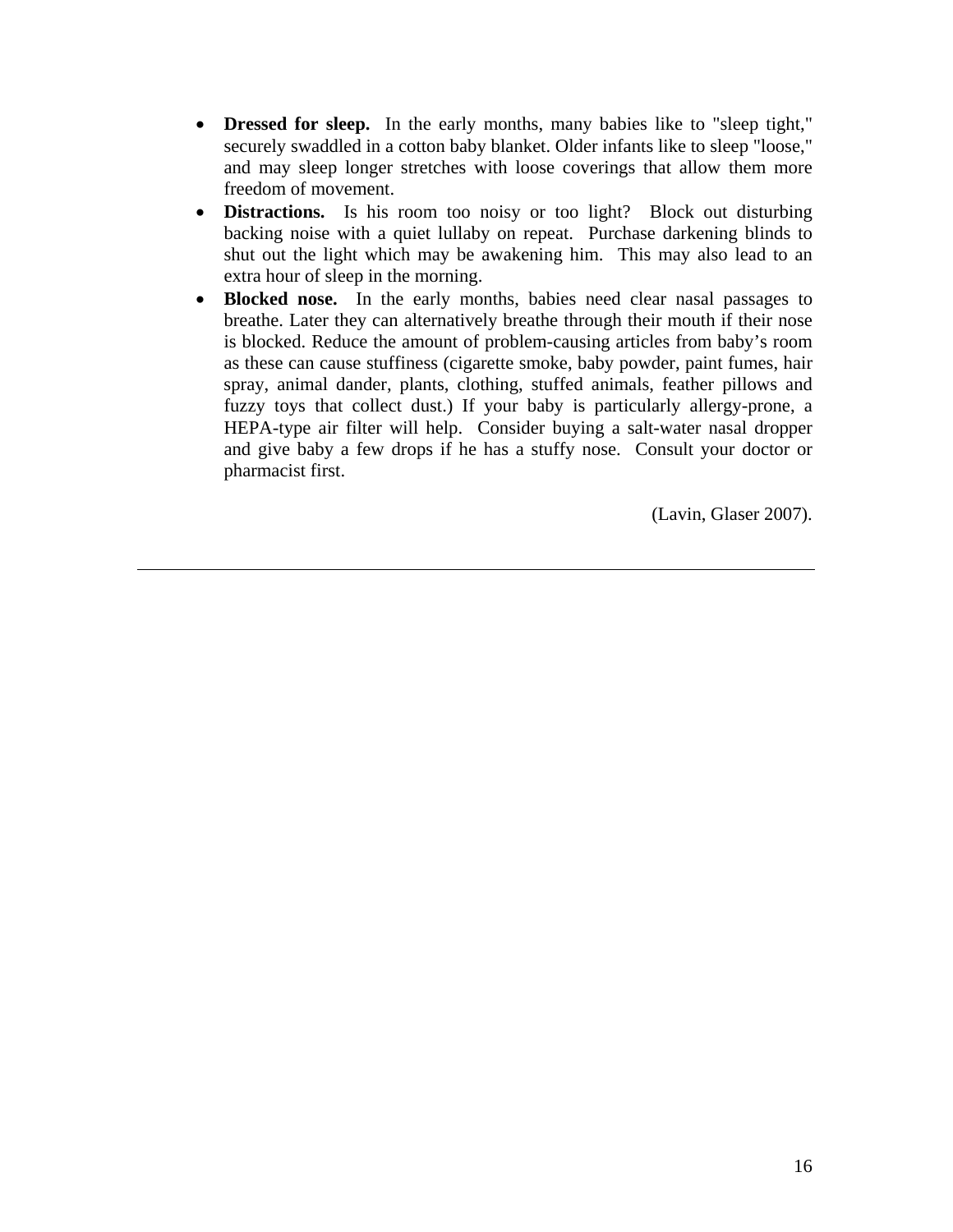### 5 The Time to Start Saying, 'No'

After your baby reaches a certain age, you should begin to think about reducing the amount of night-time demands that you instantly rush to satisfy.

### *5.1 Options*

After reaching the four month mark, most babies are physically prepared to sleep through the entire night. They don't really need middle of the night feeding anymore and most have acquired the ability to comfort themselves back to sleep if they do wake up. Therefore, if baby is still waking up frequently throughout the night it's probably because you are still jumping out of bed at her first cry, to give her a feed and a cuddle. She's learned that every time she cries, her favourite person and her favourite meal are by her side in seconds. Many babies are obviously not going to give this arrangement up too easily!

At this stage, you have a decision to make which will be based on your situation, your lifestyle, work schedule and sanity. Either option is perfectly fine but it's essential that you stick to your decision. Otherwise you may confuse baby and lead her to test you frequently to try and figure out what game you're playing. To help you decide, here are the pros and cons of each: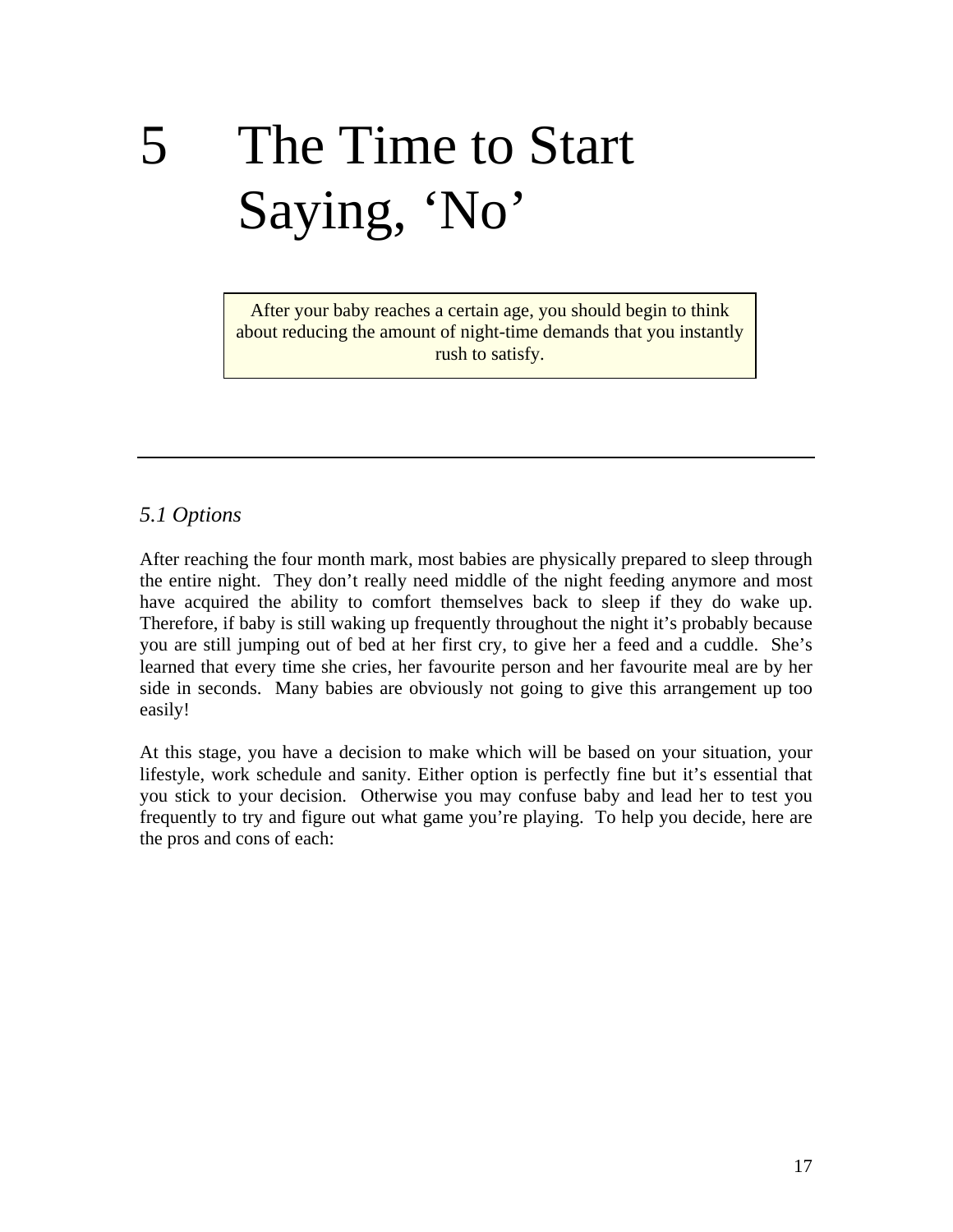| <b>Options</b>                | <b>Pros</b>                     | Cons                         |
|-------------------------------|---------------------------------|------------------------------|
| 1. You can keep getting up    | You can't spoil your baby       | Continued tiredness for you  |
| with every call for a few     | or set irreversible patterns at | which can increase your      |
| more weeks or months          | this stage.                     | stress-levels and lower your |
|                               |                                 | general well-being. Happy    |
|                               | Your baby may possibly          | babies need happy parents.   |
|                               | start sleeping through the      |                              |
|                               | night of her own accord.        |                              |
| 2. You can start to use the   | Works for nearly all babies     | Can still be uncomfortable   |
| technique I will discuss next | over 4 months.                  | for parents used to          |
| which will gradually but      |                                 | immediately running to the   |
| firmly ease baby into an all- | More sleep for you and          | rescue after every cry.      |
| night sleeping pattern.       | your baby.                      |                              |
|                               |                                 |                              |
|                               | Less traumatic than             |                              |
|                               | suddenly ceasing to respond     |                              |
|                               | to her cries all together.      |                              |

#### Figure 3. Your sleeping options

As previously described, most babies are physically ready to sleep through the night when they reach four months old. Some parents will start taking active steps to help baby sleep through the night at this stage. This is perfectly fine, but for most parents, the time when they feel comfortable enough to start setting limits for night-waking baby comes between the age of 6 and 12 months. This is a safe strategy as it almost guarantees that your baby is physically ready for the change (Lavin, Glaser 2007).

If you decide you are eager to end the sleepless nights you can begin to safely employ the techniques I will now discuss.

*Be warned however, babies who were born early, are ill or are only able to eat a small amount at a single feeding, may still have legitimate night-time feeding needs. In these cases you may want to leave an extra few weeks or months before trying the following technique. If you are in any doubt, first check with your health care professional.*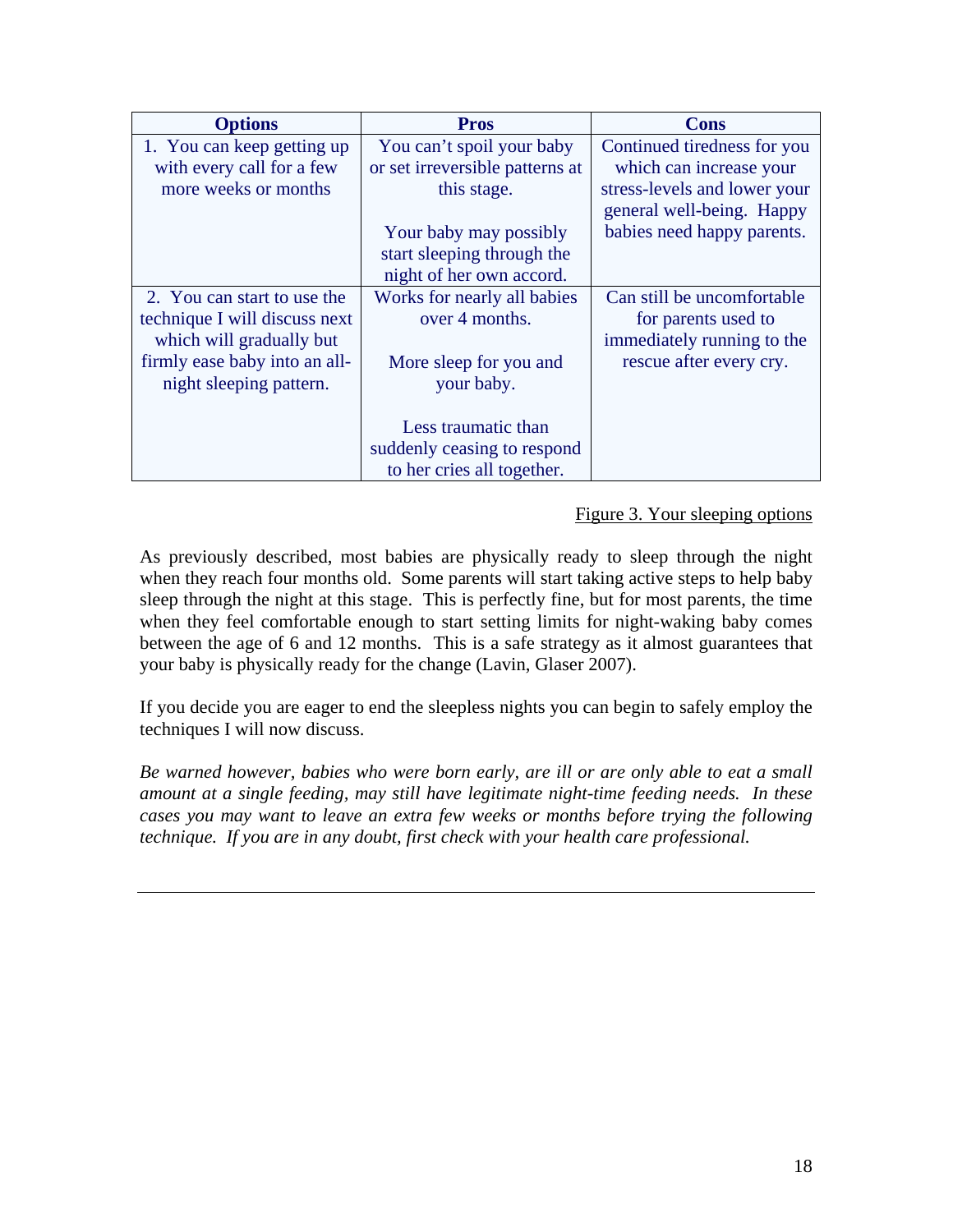### *5.2 Calorie Shifting*

If baby is used to a 1.00 am feeding, his stomach will hunger for food at that time every night. One of the best techniques for helping your baby to sleep through the night is to reset his 'stomach clock.' The aim is to reduce baby's night time food intake without letting him go hungry. Regardless of the age of the baby, he will generally take in the same amount of calories per 24 hours. If you gradually reduce the night time feeding, baby will just eat more during the day to make it up. This is called calorie shifting.

To start reducing the volume of nightly feeds your baby needs you can start trying some simple techniques for when baby awakens during the night. The techniques will vary according to whether you're breast or bottle feeding. If you are breast feeding and he wakes up during the night:

- Rub his back or play his 'goodnight lullaby' to see if he can be soothed back to sleep without a feed.
- Try sending in someone besides Mum to tend to baby. The scent of breast milk can activate the baby's desire to be fed.
- If you're happy to use bottles, try giving baby a bottle of breast milk for night feedings. Then start gradually diluting them each night until they're only water (see below). Because of the reason mentioned above, someone apart from Mum may have better luck at trying this. Nipple confusion (difficulty moving back to breastfeeding after switching to the bottle) is not an issue at this age.
- If you're not happy using bottles, gradually start increasing the time it takes you to respond to his cries. He may learn to comfort himself back to sleep without your help. By this stage you will probably be able to tell whether your baby's cry is because of a *want* or a *need*. Obviously, you should continue to respond instantly when you think your baby actually needs something.

If bottle feeding, calorie shifting can be accomplished using the following technique:

• Choose your least favourite night feeding time and make the formula for that feeding ¾ of the strength. If baby is satisfied with this bottle, gradually decrease the strength by  $1/8^{th}$  each night until you are giving him only water. Repeat the process for all the night-time feedings and by the end of the process, your baby won't be hungry at all during the night and he will be taking in more calories during the day to compensate (Lavin, Glaser 2007).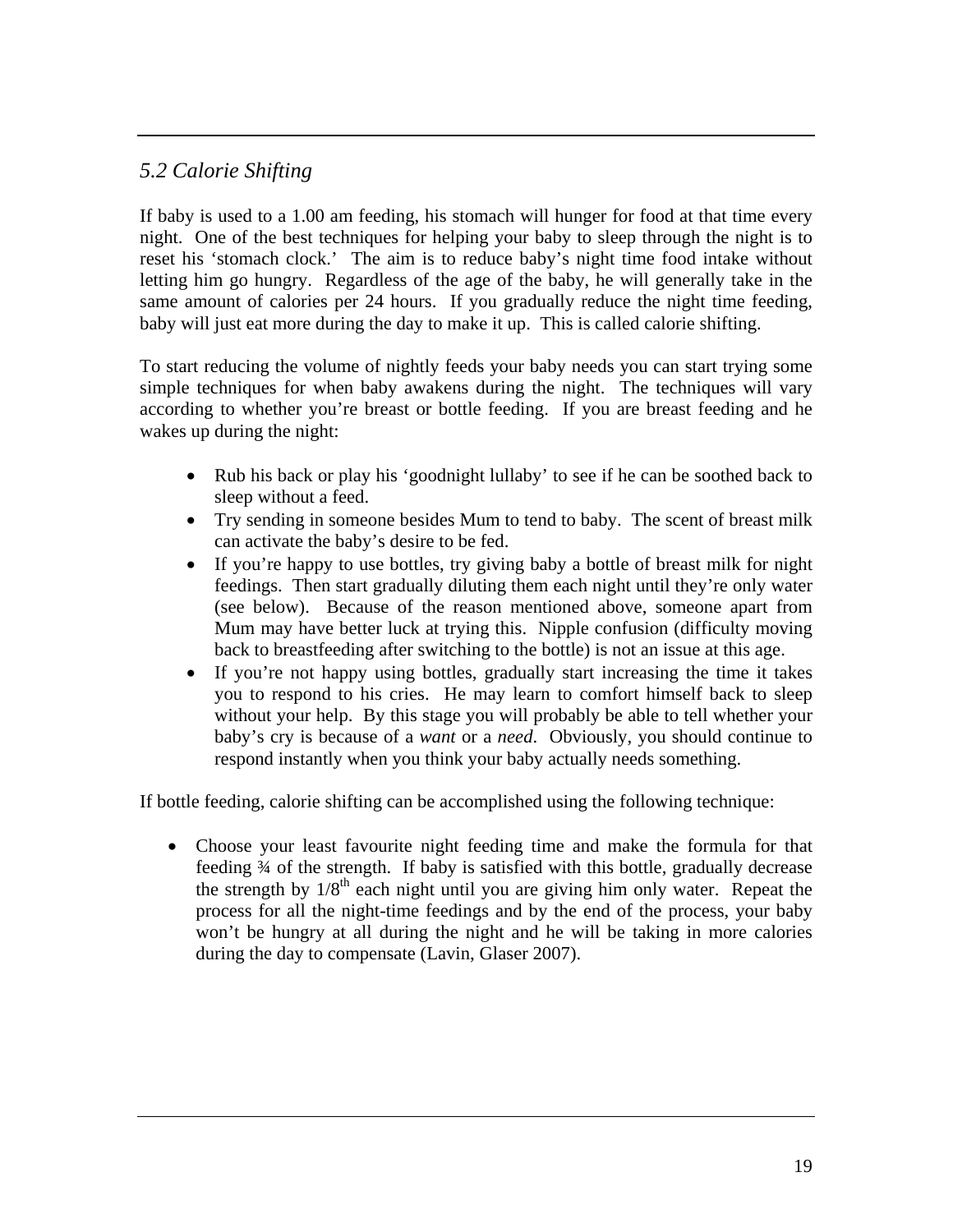#### *5.3 Saying no for the first time*

Once you reach this stage you can be pretty certain that if your baby is still waking you up regularly during the night, the major reason is just because she *wants* to see your face. An important role of every parent is to help their child understand the difference between *needs* and *wants*. Although you will instinctively want to rush to every cry it's time to start setting yourself some limits. You need to understand that by changing the pattern and not running instantly to every call, you cannot damage or traumatise your child in the slightest. Furthermore, it's important developmentally to allow the tot to start solving problems on her own.

To start to gradually change the pattern you should begin by waiting a couple of minutes when you hear your baby start to cry. She might be able to soothe herself back to sleep, waking for only a few seconds. Rushing in and picking her up will obviously awaken her completely.

When you've prepared yourself to start drawing the line, set a bed-time and a time to get up and don't go in to baby's room in-between. The obvious exception to this is if the cry sounds different to normal. In this case a visit is very much in order to check she isn't sick, stuck or soaking wet. If all is fine put her back in her crib, rub her back and tell her in a calm, soothing voice that you're there. Generally, baby will only need 2-4 of these nights to change her expectations that you come running every time she cries. She will give in the crying game and sleep the whole night (Sears 2005).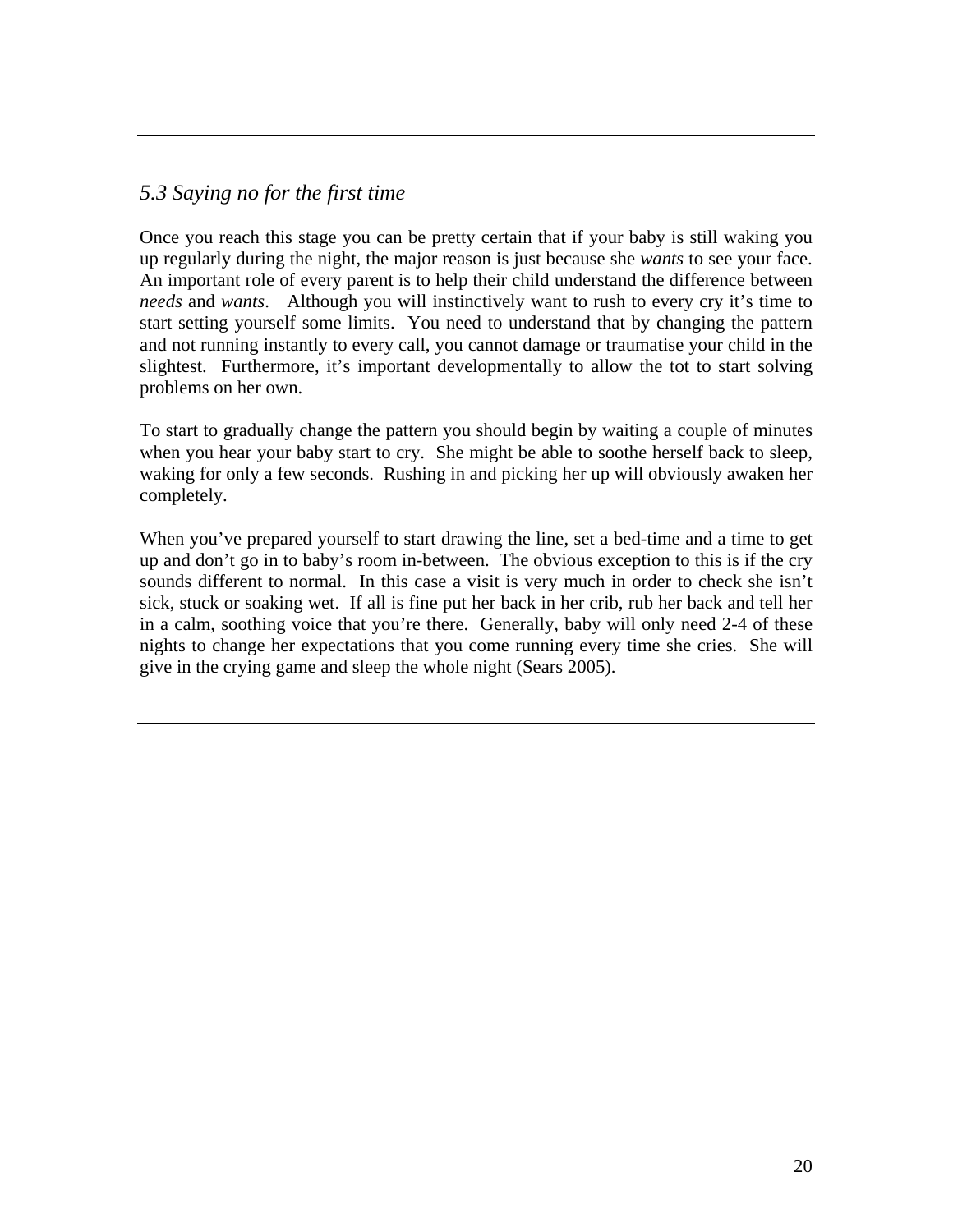### 6 Safety Comes First

Above all else, the baby's safety is obviously every parent's major concern. With irresponsible scare stories littering the media and biased and contradictory 'experts' opinions everywhere, I feel it is important that I give you my objective report on the scientific facts surrounding the major issues. These often get 'overlooked' when trying to sell newspapers.

#### *6.1 Sharing a bed (co-sleeping) or cot?*

There is great controversy regarding the best place for your new baby to sleep. I have examined a wealth of research and literature published on the subject and my opinion is that, in general, the safest place the baby can sleep (for the first six months) is in a cot in the parent's room. My opinion is shared by The Foundation for the Study of Infant Deaths (FSID) who launched a nationwide campaign to try and get this message home. They have recently launched an attack on the Channel Four programme, "Bringing up the Baby" because someone on the show advised that the baby should have his own room from day one.

Research has proved that infants who sleep in their own room in the first six months are twice as likely to die from SIDS (formerly called cot death) than those who share their parents' bedroom. (FSID's Editorial Team, 2007). I strongly advise you therefore to have baby sleeping in your room for the first six months.

However, the choice of whether you want to share a bed with your baby or put him in a cot next to the bed is ultimately for you to decide on your own. The reason I stated that a cot in the parents' room is generally the safest place to put baby to sleep is because there are certain medically-agreed, risk factors that can make co-sleeping much more dangerous than cot sleeping. Experts agree that you should never share a bed with your baby if:

- The baby is under three months old
- The baby was premature or less than 2.5kg
- You or your partner are smokers (even if you don't smoke at home)
- You have been drinking alcohol or have taken medications that make you drowsy.
- You are very tired.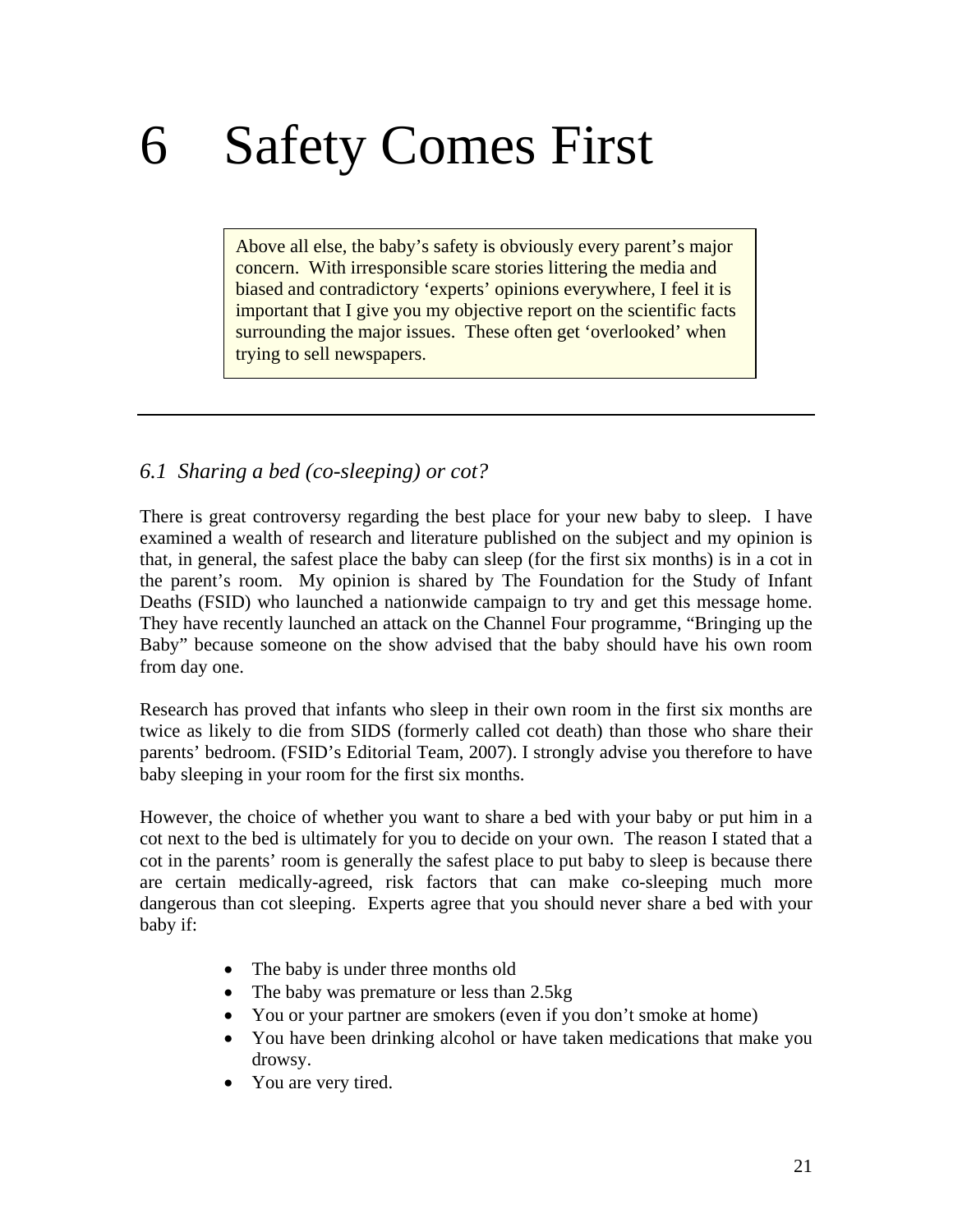If the above rules are followed I have not found conclusive evidence to recommend cotsleeping over sharing a bed or vice-versa. The fact that the research is contradictory tells us that there is no hard and fast, right or wrong answer and the unfortunate truth is that tragic accidents can happen in any scenario. Fortunately, these accidents are very rare.

To help you make an informed decision, I will discuss the pros and cons of co-sleeping.

Not only is it far more convenient for breast-feeding mothers but research has shown that babies and mothers sleep much better when they share a bed, with solo baby sleepers being shown to spend four times longer crying each night (McKenna, J., et al 1994). It has also been shown that bed sharing babies have more stable temperatures (C. Richard et al 1996), regular heart rhythms, and fewer long pauses in breathing compared to babies who sleep alone (T. Field 1995). This means baby sleeps physiologically safer.

The results from several studies have suggested that co-sleeping babies grow up with higher self-esteem, less anxiety, become independent sooner, are better behaved in school (P. Heron 1994) and are more comfortable with affection (M. Crawford 1994). They also have been shown to have fewer psychiatric problems (J. F. Forbes et al 1992).

There has actually been research to show that co-sleeping is safer than crib sleeping, despite the media scare stories (Blair et al 1999). The Consumer Product Safety Commission published data that described infant fatalities in adult beds. This data, however, showed more than 3 times as many crib related infant fatalities compared to adult bed accidents (D. A. Drago and A. L. Dannenberg 1999). Another recent large study concluded that bed sharing did NOT increase the risk of SIDS, unless the mum was a smoker or abused alcohol (R. G. Carpenter et al., 2004).

However, tragic accidents, although rare, do occur and you can't ignore the possibility that:

- you might roll over in your sleep and suffocate your baby
- your baby could get caught between the wall and the bed
- your baby could roll out of your bed and be injured

In the absence of conclusive evidence it's up to you to decide what works best for your situation. The important thing for you to do is to make your informed decision and then stick by it. Spending hours fretting that you may have made the wrong decision and placed your baby at an elevated risk is only damaging to yourself and your family.

Whichever sleeping arrangement you choose, there are steps you can take to make it as safe as possible.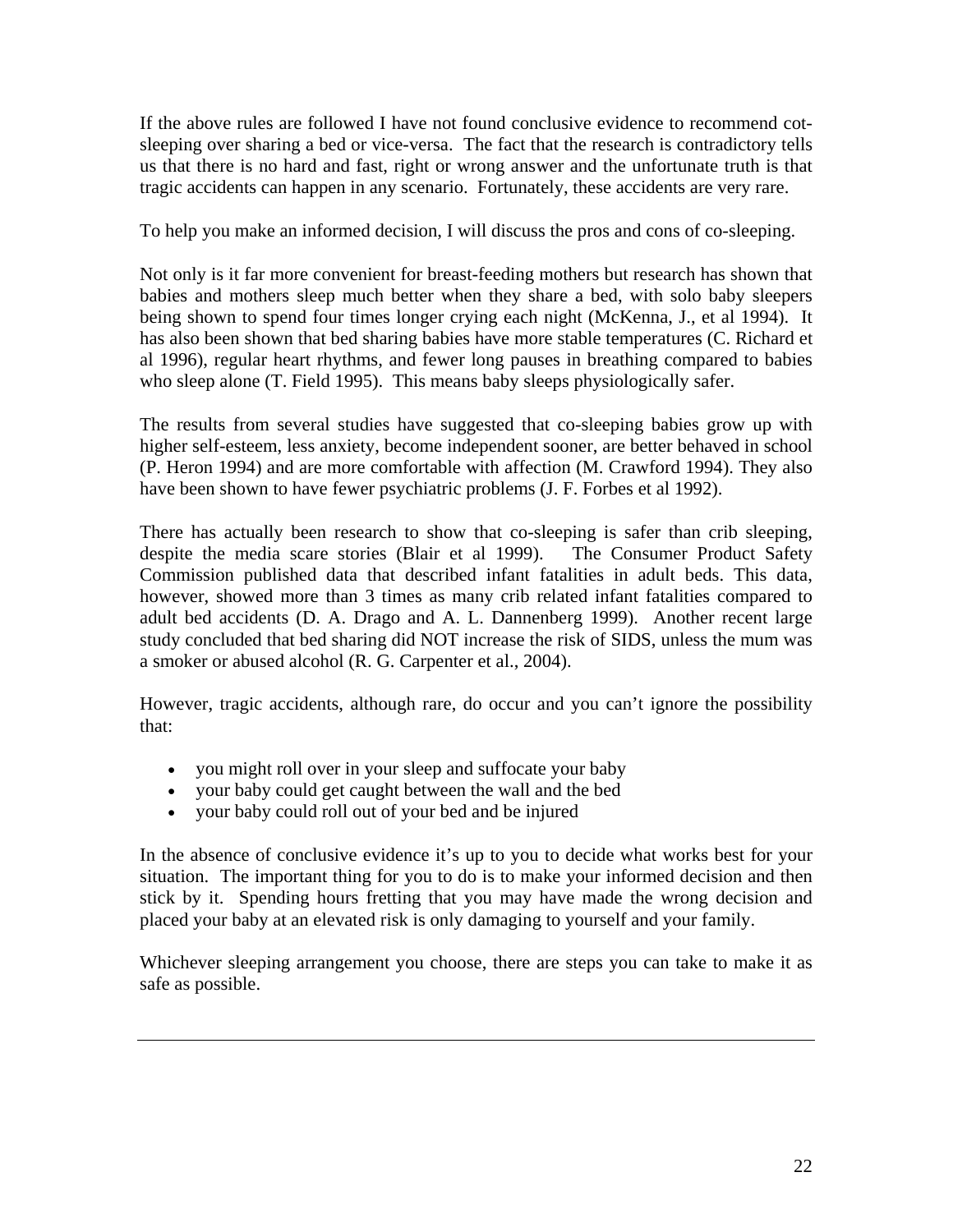#### *6.2 Sudden Infant Death Syndrome (SIDS)*

Thankfully, the rates of SIDS are falling. In 1991 SIDS hit 1 in 1000 infants. Nowadays the figure is closer to 1 in 2000. After close examination of the research I have found that there are some significant factors which affect the chances of a baby dying of SIDS.

Most cases of SIDS (around 75%) happen when the infant is less than four months old. After this period the risk falls dramatically. Premature babies are at a higher risk with the risk rising according to the degree of prematurity (Lavin, Glaser 2007).

Babies and infants exposed to cigarette smoke have been found to have a higher risk of SIDS, with some studies indicating the risk is five times greater than babies not exposed to the cigarette smoke. So in which ways can you dramatically decrease your child's risk of SIDS?

- 1. **The golden rule is to put your baby to sleep on his back.** This has been the most influential discovery in reducing the number of deaths from SIDS. Ensure you **always** follow it. There has been concern by some parents who followed this rule but awoke to find their baby had rolled herself over onto her side or her front. Doctors generally agree that this type of occurrence does not warrant an elevated cause for concern. If the baby is able to roll herself over, the consensus is that she also has the mobility to get out of an uncomfortable or stressful position should one occur.
- 2. **Ensure the baby's home is smoke free.** Even smokers who light up outside of the house increase the risk of SIDS. Kicking the habit is obviously the safest thing you can do but if you can't do this, ensure that smoke is banned from the house and that no smoker shares a bed with the baby. Also do not smoke during pregnancy.
- 3. **Ensure baby has the right bedding.** Never let your baby sleep with a pillow. Just use a firm mattress.
- 4. **Don't fall asleep with your baby while sitting or lying on the sofa.**
- 5. **Place the baby's feet at the bottom of the cot.** This prevents wriggling down under the covers.
- 6. **Sucking a dummy may reduce the risk.** It's safe and studies have shown it to reduce the risk of SIDS, although experts are still examining the research before making a recommendation.
- 7. **Don't overheat the baby's room.** Ensuring the temperature is comfortable but not too warm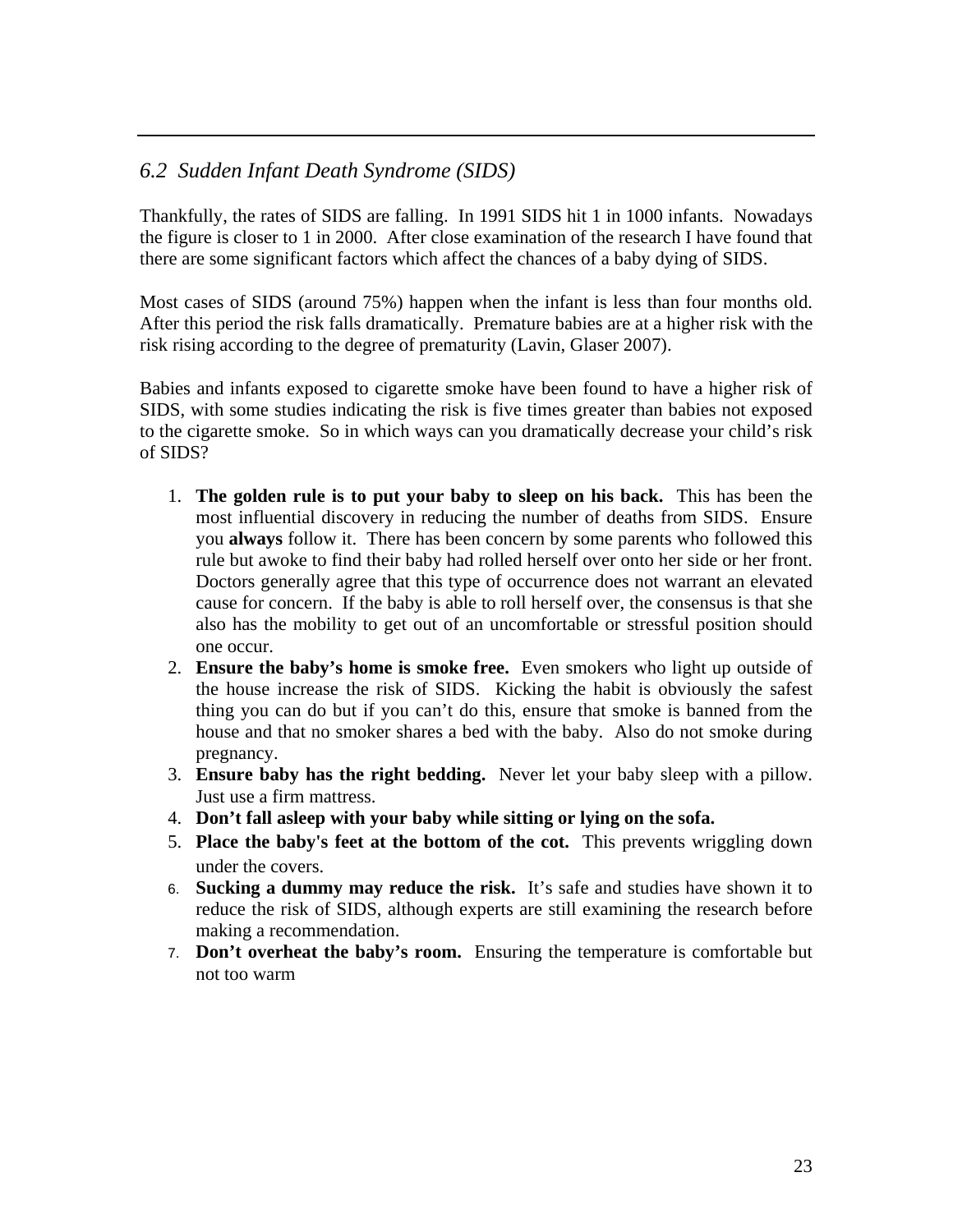| <b>Room temperature</b>                     | <b>Amount of bedding</b>                       |  |
|---------------------------------------------|------------------------------------------------|--|
| $12^{\circ}$ C                              | sheet plus four or more layers of blankets     |  |
| $14^{\circ}$ C                              | sheet plus three or four layers of blankets    |  |
| $16^{\circ}$ C                              | sheet plus three layers of blankets            |  |
| $18^{\circ}$ C                              | sheet plus two layers of blankets              |  |
| $20^{\circ}$ C                              | sheet plus one or two layers of blankets       |  |
| $22^{\circ}$ C                              | sheet plus one layer of blankets or sheet only |  |
| $24^{\circ}$ C                              | sheet only                                     |  |
| Source: Department of Health www.doh.gov.uk |                                                |  |

Table 1.Bedding guidelines for babies wearing a nappy, vest and babygro.

Figure 4. Correct Temperatures

- Try to keep room temperature between 16 and  $20^{\circ}$ C the ideal temperature is 18°C. Get a thermometer to check the temperature.
- Use the right amount of bedding for the temperature of the room (see Table 1). When you check on your baby, if your baby is sweating or their tummy feels hot, take off some of the bedding. It's normal for babies to have cool hands and feet.
- Don't let your baby sleep with a hot water bottle, an electric blanket, next to a radiator, heater or fire or in direct sunshine.
- Don't use duvets, quilts or pillows if your baby is less than one year old.
- Don't put too many clothes on your baby.
- Take off the baby's outdoor clothes as soon as you get inside.

(BUPA's Health Information Team, 2006)

#### *6.3 Baby monitors*

Baby breathing monitors are available that are designed to alert you if they can't detect breathing for more than 20 seconds. A monitor should only be used under the supervision of a pediatrician or other doctor. Although common, there is no evidence that these monitors prevent SIDS, and many doctors believe they provide a false sense of security. (BUPA's Health Information Team, 2006)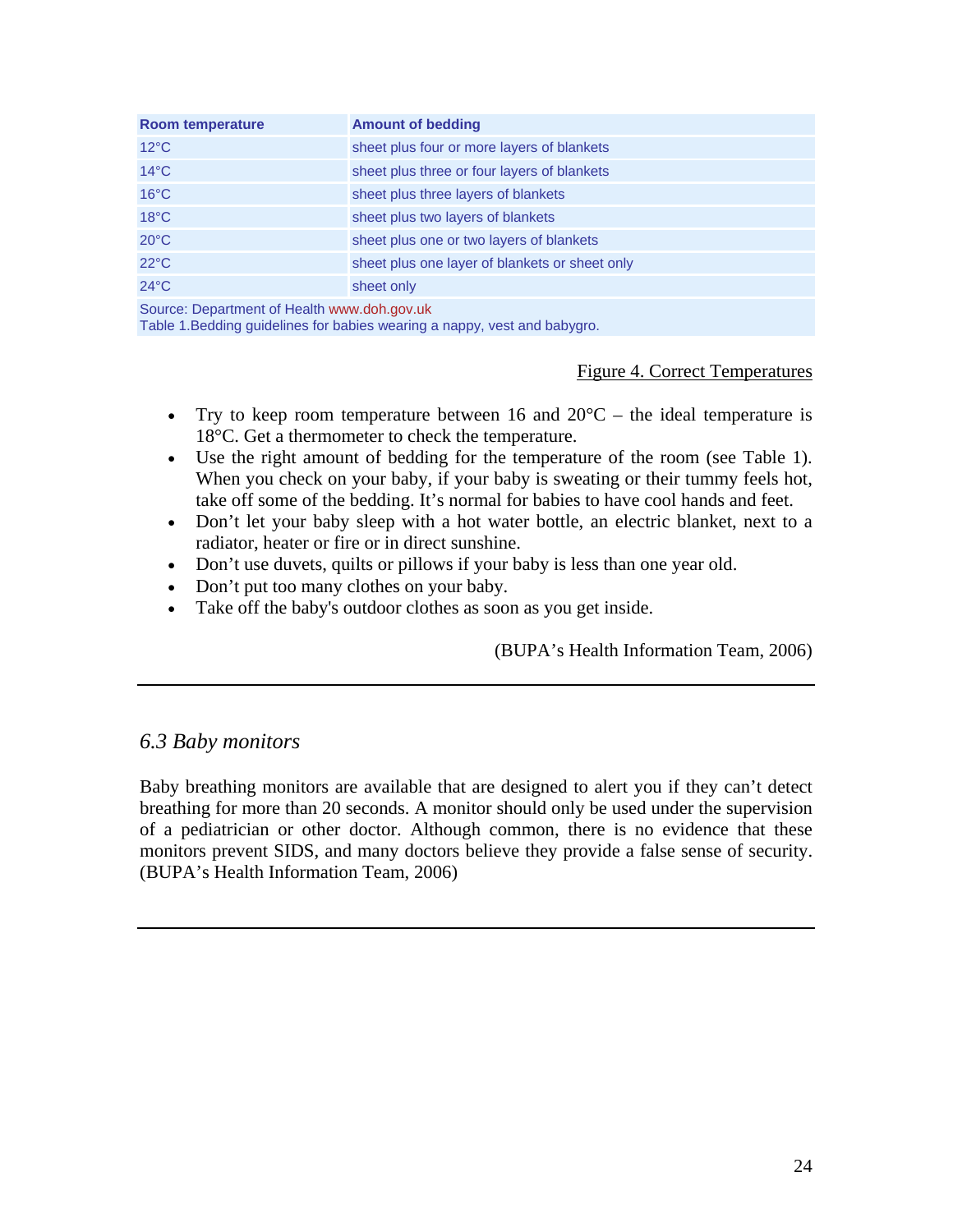### *6.4 Colic*

This is when an infant is healthy and well fed yet cries in excess of three hours a day for more than three days a week. It is a harmless condition but is obviously very upsetting for parents and carers. It affects around 20% of babies and usually appears around 2 -4 weeks of age and can last for three months. There is much speculation around the causes, although experts agree there is not one universal cause that affects all babies. (BUPA health information sheet 2003).

However, one recent study found that many colicky babies had inflamed intestines, caused by food allergies. When the problem food was eliminated from the diet, the baby recovered almost immediately. For breastfeeding mums, this means also cutting the problem foods from her diet. The usual culprits are proteins from cow's milk, soya or other troublesome foods. Mums can alter their diet and reintroduce foods one at a time to see if the problem food can be found. If you bottle-feed you may want to try a new formula (Lavin, Glaser, 2007).

If you suspect your baby may have a food allergy, you can work with your paediatrician to find the foods causing the reaction and eliminate them (Lavin, Glaser, 2007).

If your baby seems to have a lot of wind, make sure he is burped frequently. Babies who bottle feed may swallow air from the bottle. This can be reduced by feeding the baby in a different position or by trying a bottle that has been specially designed to reduce the amount of air swallowed.

To soothe babies with colic, the following techniques may be helpful:

- carry the baby in a front sling or back pack
- wrap baby snugly in a blanket (this is called swaddling)
- keep the baby moving in a baby swing
- place him near continuous noise or vibrations from household appliances like the dishwasher, vacuum cleaner or washer-dryer
- take him for a car ride or a walk outside
- give him a dummy to suck on
- give him tummy or back rubs
- take a shower together the warm water may be comforting

(Lavin, Glaser, 2007).

Medicines are not used to treat colic. However, medicines may help to relieve abdominal symptoms. It may be worth trying "colic drops" or "gripe water", which are available without a prescription. A medicine called dimeticone (eg Infacol) is available to relieve trapped wind. Consult your doctor or the pharmacist first (BUPA's Health Information Team. 2003).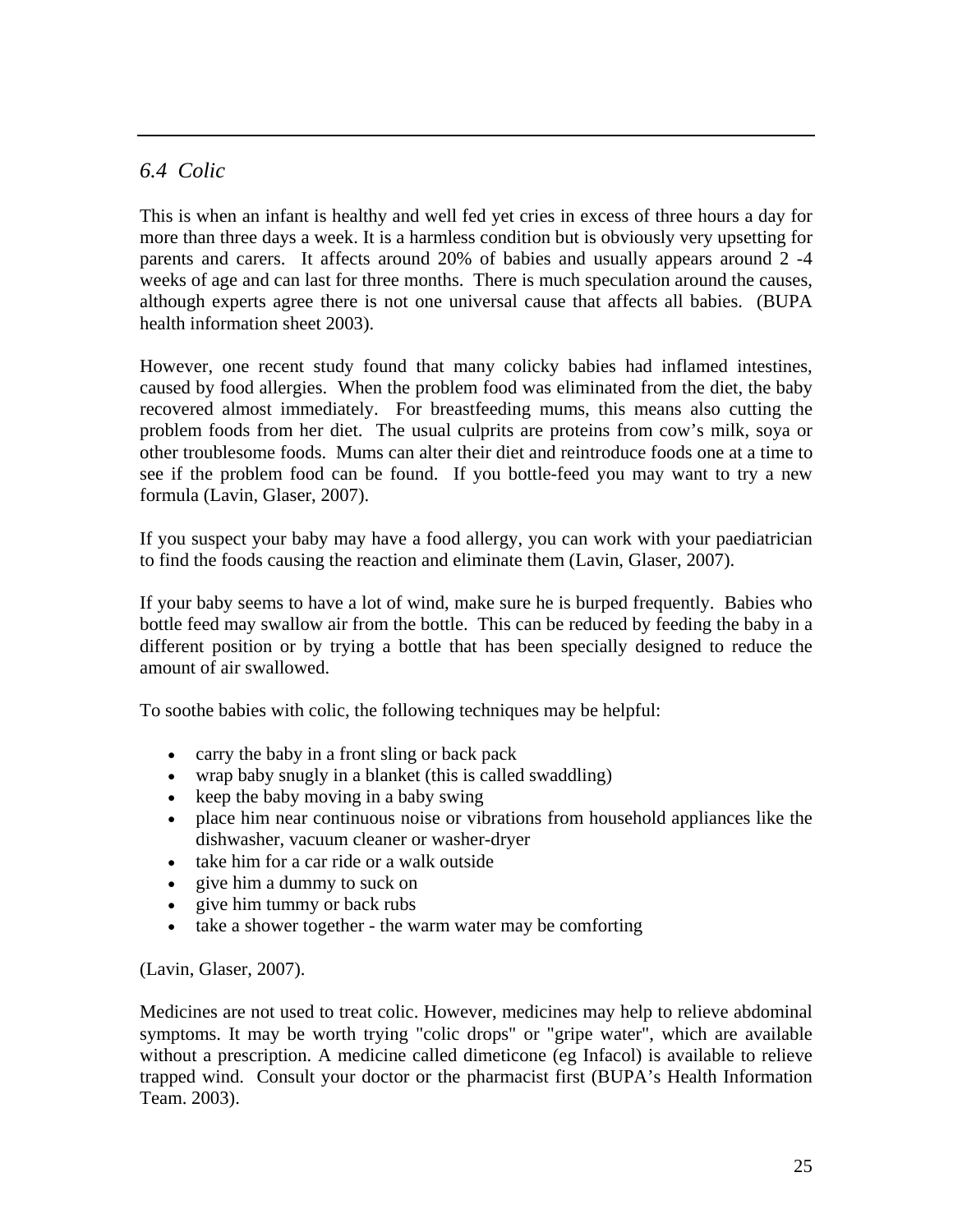### 7 Extra Sleep Advice for 12-18 Months

Congratulations, by now you should be enjoying a few good nights of sleep due to your hard work as you lovingly coached your little one through the difficult challenge of getting to and staying asleep during the night without needing feeding or parenting. It will come as a great comfort to you then to know that the sleepless nights that are sure to follow the next stage of baby's development are down to an entirely different set of causes! .

### *7.1 Separation Anxiety*

As we discussed earlier, one of the largest causes of sleepless nights in this stage of the child's development is the reaching of developmental milestones. Separation anxiety is another big culprit. The good news is these are only temporary and there are some very effective and safe techniques to help you out.

Separation anxiety is a perfectly normal stage in a child's development and can start anytime from at around 12 -20 months. Baby's increased awareness causes her to realise that you may leave her at anytime. This shows she has mastered skills such as recognising the difference between family and strangers, knowing how essential you are to her life and anticipating the feeling of loneliness that will follow from your departure. Unfortunately, she cannot comprehend that the departure is only temporary so it causes her great distress and panic that you might not return. Separation anxiety gradually diminishes as the child realises that you come back each time. However, during the condition, it obviously presents a large problem at bed-time.

A great comforter to a child with separation anxiety is routine. The consistent bedtime rituals you established in the latter half of your child's first year become incredibly useful once more. If you didn't establish any bedtime rituals then now is a great time to start. Although predictability is paramount, you want your bedtime rituals to be moulded towards your child's development. The minor subtleties of the rituals such as the stories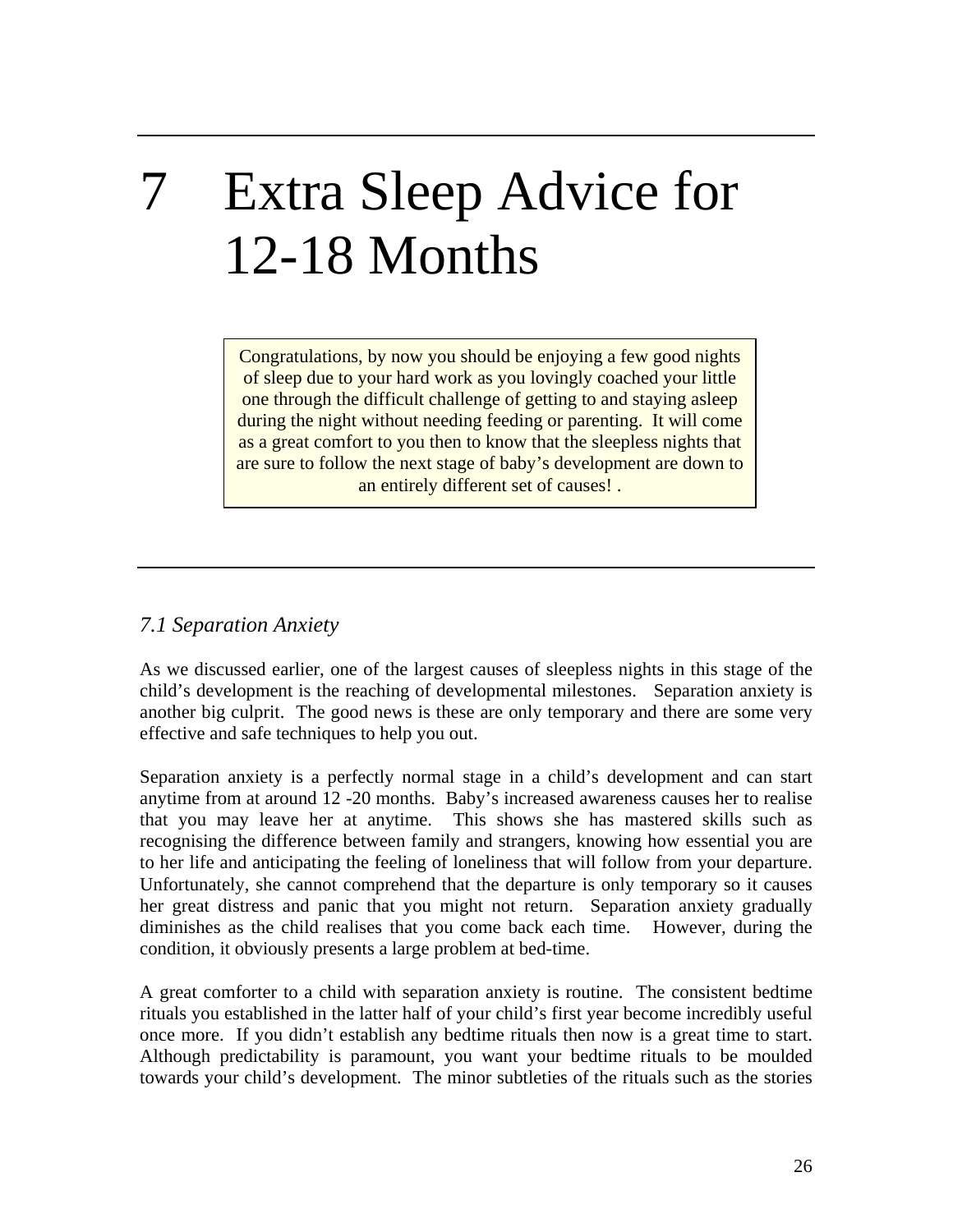you read her, the music you play and the pre-bed snack should change with age but if you have a consistent routine, tweaking these details won't affect her.

As soon as you notice the first signs of separation anxiety, the bed-time rituals should come back into play and strictly adhered to once more. However, now the child is a little older we can make some improvements to the ritual to ease the anxiety:

- Talk to her more. Try to use short, clear sentences to explain that it's approaching bed-time. Use the same sentences every night because she will be comforted by the repetition. For example, you might exaggerate a yawn and say: "You must be getting very tired- it's almost time for bed!" You'd be surprised to know how much she understands verbally.
- Try to keep the bedtime consistent. There may be a strong temptation to delay the bedtime on various nights so that a partner can return home from work and spend some quality time with baby. However, this will only exaggerate the problem and should be avoided wherever possible- a solution would be to try and make some quality time in the morning.
- Now that baby is passed the one year mark it is safe for her to take a comforting teddy or security blanket to bed with her. Include this item in the bedtime ritual so that when the time comes for you to leave for the night, the feeling of being left all alone will be bridged by the teddy or blanket. It may sound strange but rubbing the item on your face will leave a strong scent of you with baby which can be very comforting during the separation anxiety stage.

As adults we can relate to stressful experiences during the day causing sleep problems at night. This is the same with tots. Therefore try to keep the days as predictable as possible and try to reduce the daytime stress during this stage. For a tot experiencing separation anxiety, thrusting her into the arms of strangers and even some relatives can easily cause a lot of stress. Instead let your child decide how sociable she will be at this stage.

Also use the following tips during the day:

- Keep naptimes at consistent times of day and prepare for them in the routine way with a lullaby, dimming of lights, a cuddle etc.
- If you can you should probably avoid introducing a new babysitter at this stage in the tot's development.
- At the times when you do need to leave your tot, keep things breezy. Smile, kiss her on the cheek and say in a cheerful voice: "Bye bye, I shall see you soon" and don't reveal that you're anxious about the departure as well!
- Try to minimise the time you're away as much as possible, avoiding business trips or weekends away at this stage in the baby's life. Baby's concept of time is still very limited and this time apart may seem like a life time which will only exacerbate the sleepless nights.
- If practical, consider holding off pre-school until your tot's verbal skills and ability to understand that you do come back, helps them deal with the scary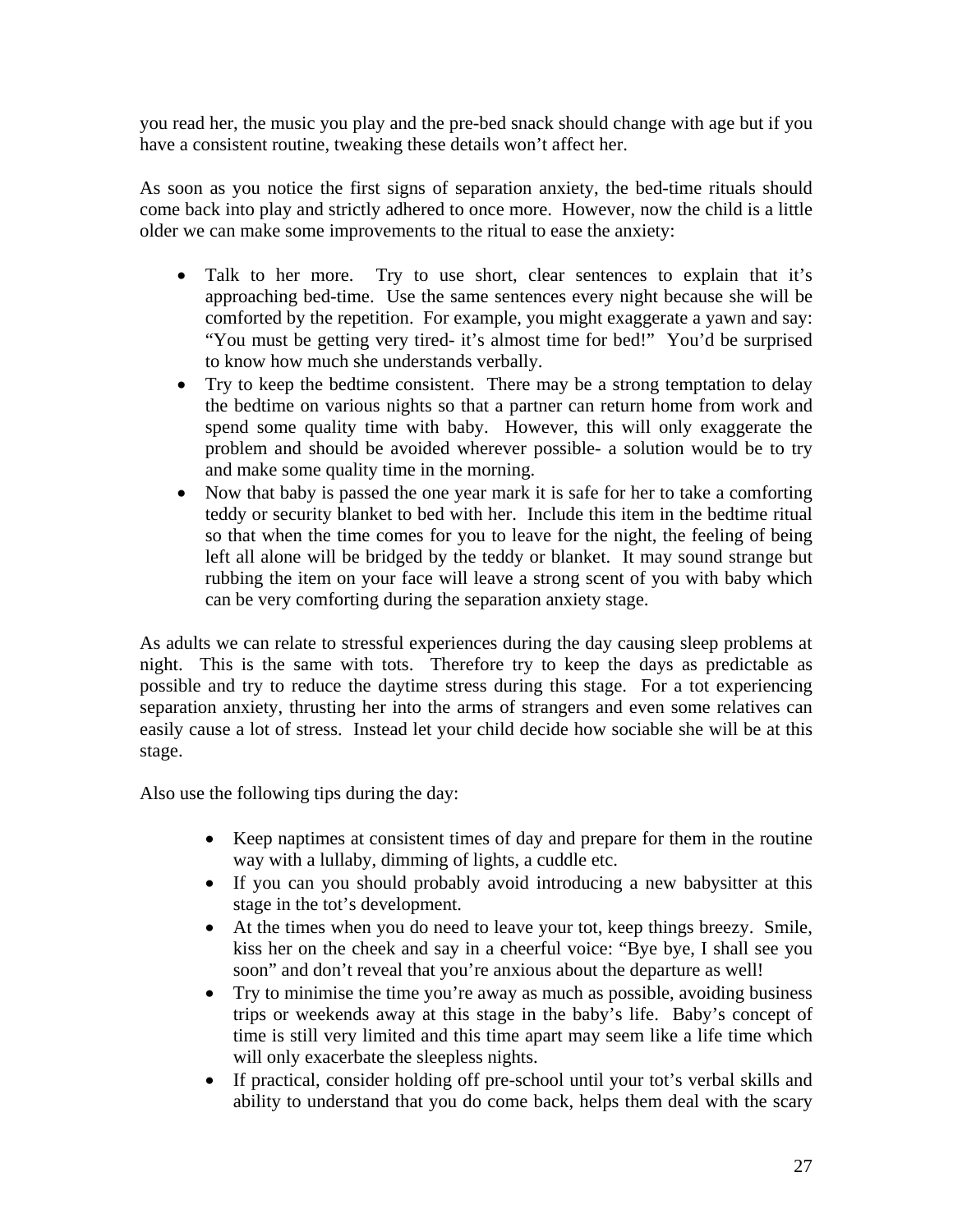new situation much more easily. Children under three will often react strongly to being separated from their parent or guardian, but if pre-school is necessary, a child over two can make the transition with only short-lived protest.

(Lavin, Glaser, 2007)

### *7.2 One step forward…*

When setbacks occur in your child's sleep routine, you may need to go back to basics with him. Re-introduce the consistency of the bedtime rituals and do the following:

- If your child kicks up a fuss as you leave the room, say calmly and cheerfully: "I love you. It's bedtime. I will see you in the morning." Then smile and leave the room.
- Get ready for your baby to cry from 30 to 60 minutes but remember this is a *want* not a *need*. Don't give in to his demands or you will only reinforce his confidence in this technique's effectiveness and you'll increase the problem.
- In the middle of the night, analyse the cries and decide honestly, if you think he's really in *need* or if he only *wants* attention. If you're sure it's just the latter, be strong and wait him out. This will give him the chance to cry it out and learn to comfort himself back to sleep. If you must go back in the room, give him a pat on the head and a soothing sentence but do not pick him up or this may signal playtime!

Once you've taken the above measures and tackled separation anxiety your nights should be peaceful once more. The hard part is over and all that remains are a few little adjustments to reflect the physical and mental development of your child.

(Lavin, Glaser, 2007)

### *7.3 Safety revisited*

On a safety front, you should lower the crib mattress when baby starts standing. Her head should come just above the crib rail when she's standing. At this height she won't be able to pull herself over the top rail which could cause injury. Also if your crib has bumpers at this stage they should be removed as she could use them to climb up and over.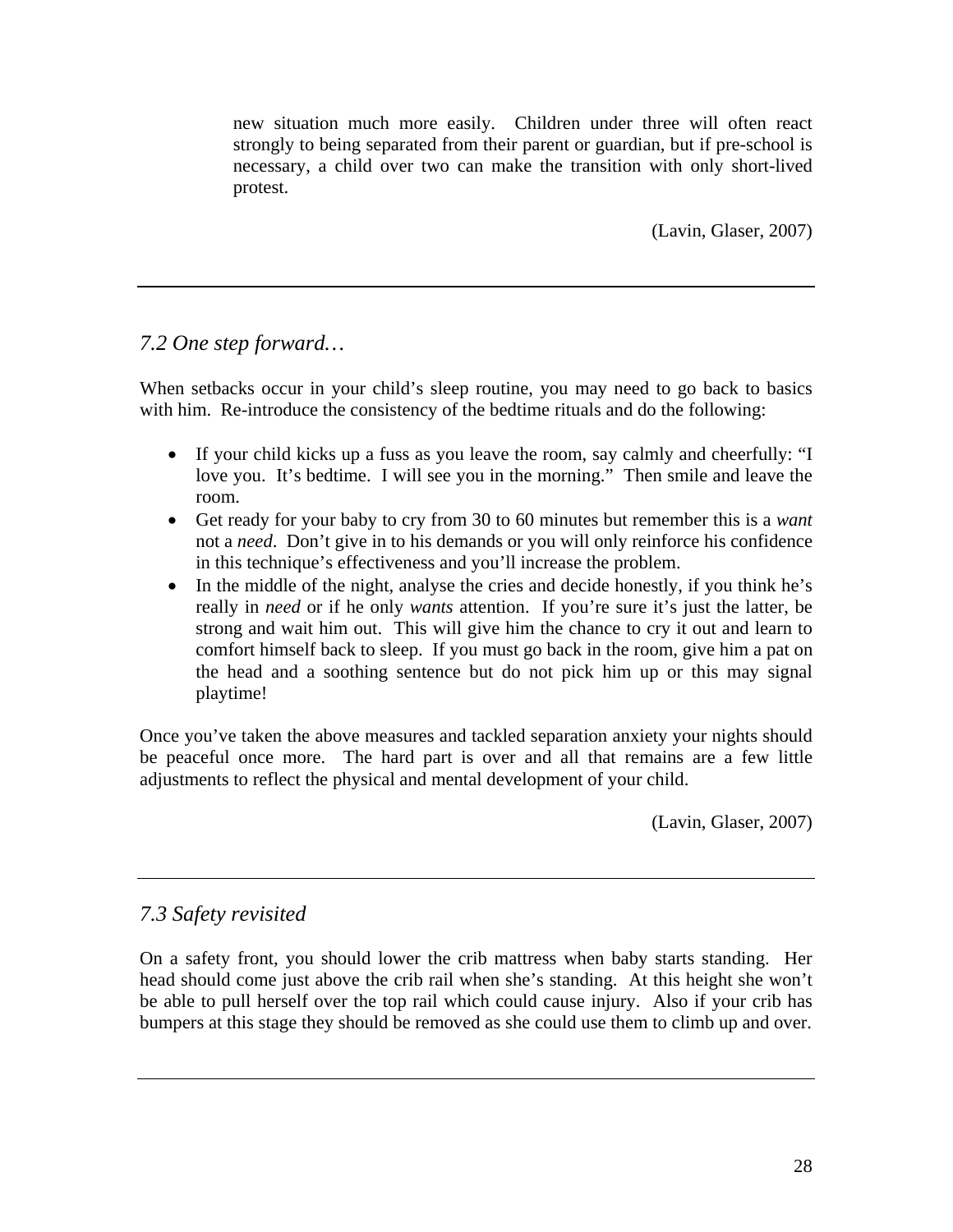#### *7.4 Combining Naps*

In terms of naps, most toddlers during their second year will start to abandon their morning nap in favour of a longer afternoon one. It's a natural progression and you should encourage and guide your child though the process of combining the two naps into one. The first sign that the child has reached this stage occurs when he refuses the morning nap until later on and then hardly sleeps in the afternoon. Often, the tot will want to sleep at lunchtime so perhaps trying an earlier lunch (by 15 to 30 minutes) may allow him to eat first and then nap. If he doesn't get fed before naptime, hunger will probably wake him. As the child grows, he may require a longer nap in the afternoon. If it is not affecting his night sleeping then it's healthy to leave him to it. If it does start affecting it, you should start waking him up so he has time to tire himself out again before night time (Lavin, Glaser 2007).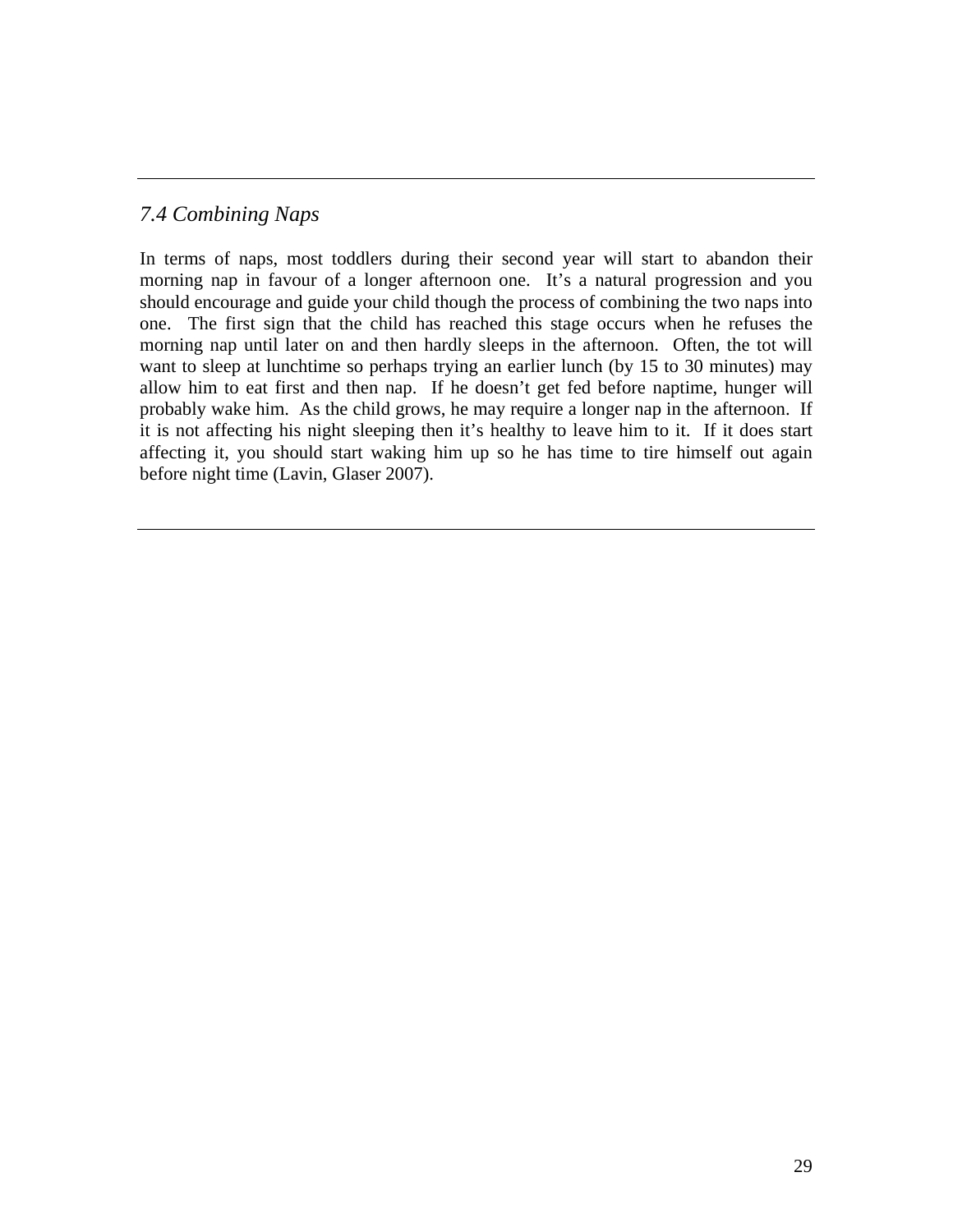### 8 Conclusion

I hope this guide has given you some useful information to help you make some informed decisions about which arrangements and techniques are right for helping your family get a safe and healthy night's sleep. As you have seen, there is often scientific evidence that supports both sides of an argument and making decisions that effect your baby is never an easy process.

You should always try to pay attention to the new information that comes out in the media that relates to baby sleep issues. This is because science is advancing all the time and every once in a while there is an important discovery that all the experts agree upon. For the most part however, it's up to you to weigh up both sides of the argument and decide what is right for your family and unique circumstances. We have seen that there is certainly no 'one size fits all' approach to parenting. You should try to approach the media stories with a sceptical eye as they often leave out some crucial information and sometimes have a hidden agenda. I read one report for example, that concluded that cosleeping was dangerous. However, when I investigated it further, I discovered that the report was commissioned by a cot-manufacturer! If you are in any doubt over an issue, read some more literature on the subject, or if you are concerned, consult your paediatrician.

Good luck and remember that sleeplessness nights go hand in hand with having a baby and the time your baby takes to adjust to adult sleeping patterns is in no way related to your skills as a parent. Every baby is different and his or her temperament and physiology will ultimately dictate the amount of times he or she gets you up in the night. This guide has hopefully taught you some techniques for helping with the situation but there certainly is not a safe 'quick fix' solution.

So in summary, follow the advice, have confidence in the informed decisions that you make and stick by them. Use the techniques that I have discussed but if you have any concerns when making your decisions, you may wish to talk them through with a doctor. Otherwise, informed knowledge and common sense are the best way to go. Whichever decisions you make remember that if you put the baby's safety first (as I'm sure you always do) then you can't go far wrong.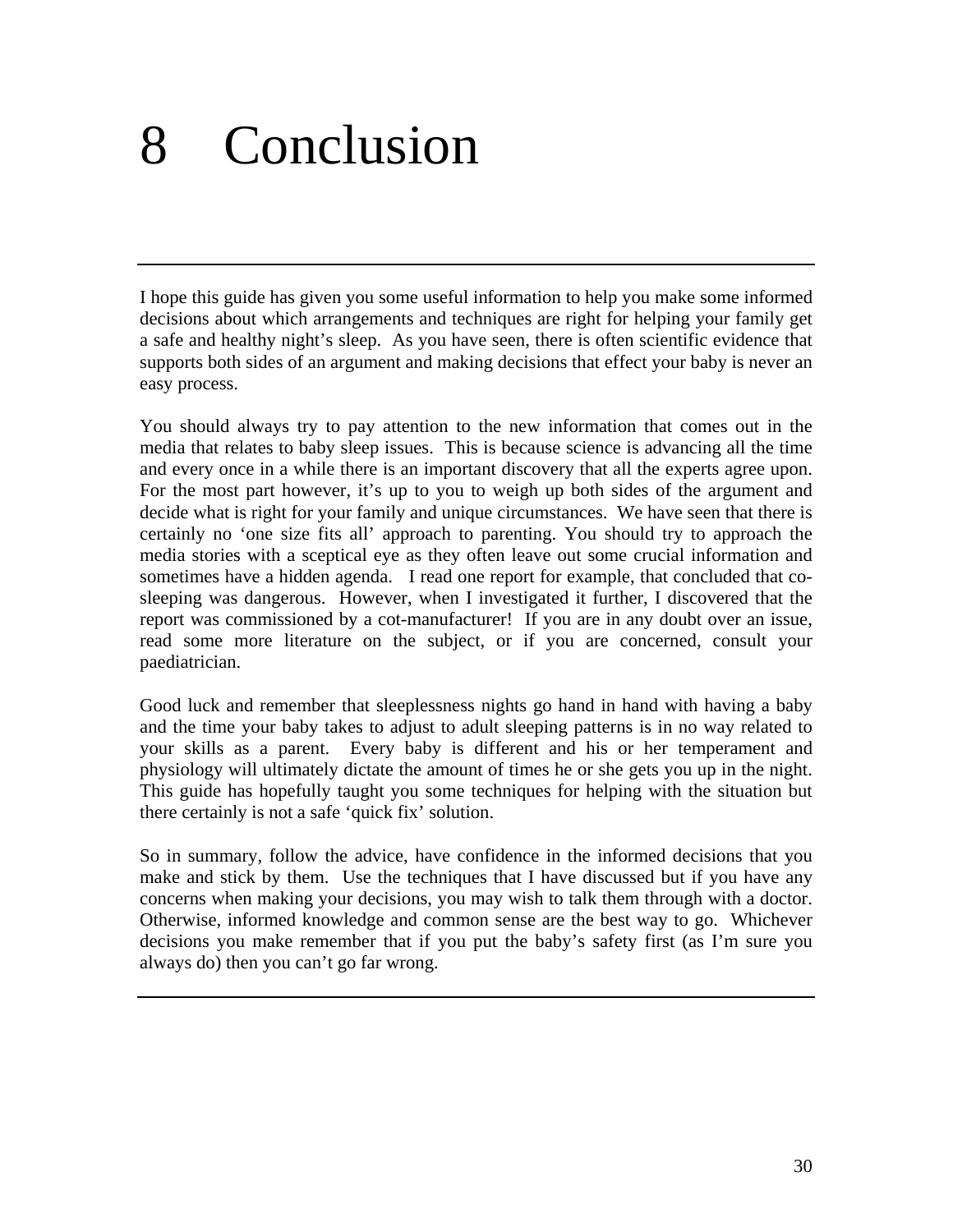### References

Anders, T. F., Goodlin-Jones, B. L., & Sadeh, A. (1999). Sleep disorders. In C. H. Zeanah (Ed.), *Handbook of Infant Mental Health* (pp. 326-338). New York: Guilford Press.

K. Bates et al, "What is swaddling?" Available from: http://www.babycentre.co.uk/baby/sleep/swaddlingexpert/ (09/10/07)

P. S. Blair, P. J. Fleming, D. Bensley, et al, "Where Should Babies Sleep – Along or With Parents? Factors Influencing the Risk Of SIDS in the CESDI Study," British Medical Journal 319 (1999): 1457-1462.

Bupa's Health Information Team (2006). "Sudden infant death syndrome (SIDS)." Available from: http://hcd2.bupa.co.uk/fact\_sheets/html/sids.html (09/10/07)

BUPA's Health Information Team. "Colic." Available from: http://hcd2.bupa.co.uk/fact\_sheets/html/sids.html (09/10/07)

Louis, J., Cannard, C., Bastuji, H., & Challamel, M.-J. (1997). Sleep ontogenesis revisited: A longitudinal 24-hour home polygraphic study on 15 normal infants during the first two years of life. *Sleep, 20*(5), 323-333.

R. G. Carpenter et al., "Sudden Unexplained Infant Death in 20 Regions in Europe: Case Control Study," Lancet 2004; 363: 185-191.

M. Crawford, "Parenting Practices in the Basque Country: Implications of Infant and Childhood Sleeping Location for Personality Development" Ethos 22, no 1 (1994): 42- 82.

D. A. Drago and A. L. Dannenberg, "Infant Mechanical Suffocation Deaths in the United States, 1980-1997," Paediatrics 103, no. 5 (1999): e59.

Ficca, G., Fagioli, I., & Salzarulo, P. (2000). "Sleep organization in the first year of life: Developmental trends in the quiet sleep-paradoxical sleep cycle". *Journal of Sleep Research, 9*, 1-4.

T Field, "Touch in Early Development," (Mahway, New Jersey: Lawrence Earlbaum and Assoc., 1995).

J. F. Forbes et al., "The Cosleeping Habits of Military Children," Military Medicine 157 (1992): 196-200.